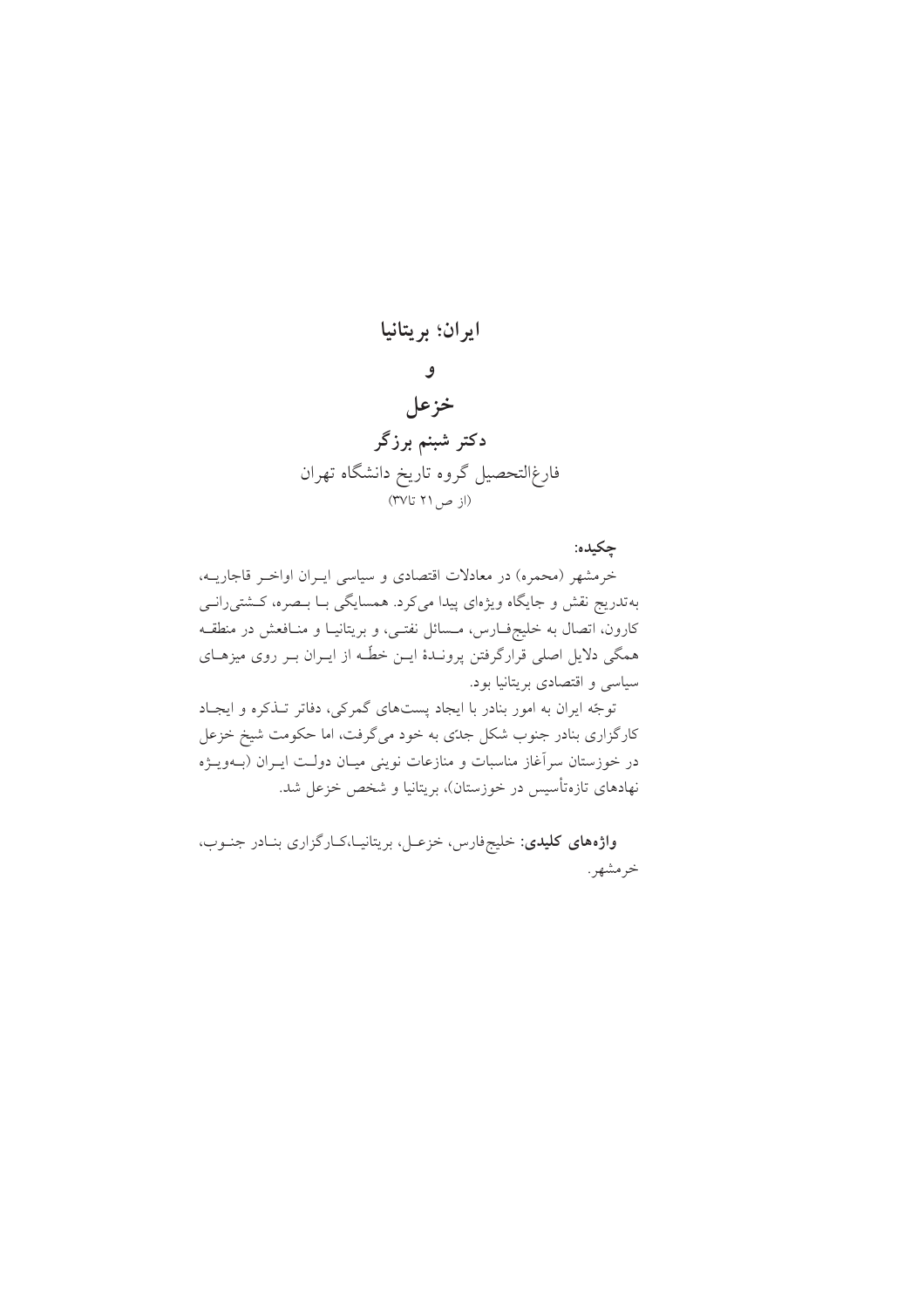## مقدّمه:

خرمشهر (محمره) بخشی از ایالت خوزستان (عربستان)، به دلیـل اتــصالش از طریــق رودخانهٔ کارون به خلیجفارس اهمیت ویژهای دارد. رشـد و رونـق اقتـصادی خرمـشهر (محمره) به دوران حکومت ناصرالدین شاه برمی گردد. (338– 335 .Saldanha, v.VI, pp. 335).

در سال ۱۳۰۵ هـ.ق. /۱۸۸۷م. تغییراتمی در امر حکومت بنادر و جزایـر داده شـد؛ حکومت بنـادر از فـارس، منتـزع و در حیطـهٔ اختیـار حکمـران بنـادر قـرار گرفـت و سعدالملک به این مقام منصوب شد. حکومت خوزستان (عربستان) نیز همزمان با او بـه برادرش حسینقلی خان نظام الـسلطنه سـپرده شـد. (مافی،ج۱، ص۹۲؛ Saldanha, op.cit, ۹۲ paragraph.133) نظامالسلطنه در ايام حكمراني، بنا به خواسـته و توجـه مـستقيم شـاه و صدراعظم میرزا علی اصغر خان امینالسلطان، طـرح ایجـاد بناهـای جدیـد دولتـی را در اهواز، خرمشهر و سایر مناطق خوزستان تنظیم کرد. در خرمشهر بنـای عمـارت دولتـی، تلگرافخانه، توپخانه و سربازخانه و در اهواز ایجاد سدّ اهواز، بندر ناصری، و شرکت كشتىرانى ناصرى حاصل اين توجهـات دولتـى بـود. (مـافى، ص١٢٧؛ Persian Gulf Pilot, pp.218-219) به تدریج تا سال ۱۳۲۰ هـ .ق. /۱۹۰۲ م. دولت در خرمشهر ادارهٔ گمرک و تذکره و کارگزاری بنادر را هم ایجاد کرد. (سدیدالسلطنه، صص۱۴۸ و ۱۵۲) حکومت خرمشهر (محمره) در دست شیخ مزعل از قبیلهٔ عرب بنی کعب بود که نظام|لسلطنه وی را در این سمت ابقا نمود. (مافي، ص١١٩) جمعيت ايـن بنـدر را در سـال ١٣٢۶ هــ.ق. /١٩٠٨ م، ۵۶۰۰ نفر تخمین زدهاند. (Ibid)

با صدور فرمان آزادی کشتی رانبی کبارون در سبال ۱۳۰۶ هـــ .ق. / ۱۸۸۹ م. بـرای کشتی های تجاری دولتهای دوست، (همان ص۱۲۲..Vilson, p.266 ) کشتی های شـرکت انگلیسی لینچ که سابقاً در دجله رفتواّمد و تجارت میکردنـد، راه خــود را بــه ســمت خرمشهر (محمره) نيز گشودند (Saldanha, op.cit, pp.181-186, 265) و اين آغــازي بــود بر مناسبات نوین بریتانیا با حکام و کارمندان ایرانی منطقه.<sup>۱۱</sup> در وهلهٔ نخــست، کمپــانی لینچ که هنوز میزان توانـایی تجـاری منطقـه را نمـیدانـست، بـا داشـتن تنهـا دو کومـه (خانههای پوشالی محلی) در کنار کارون کار تجارت را شروع کرد و بعد از گذشت سه سال با خرید زمینی در حاشیهٔ کارون از دولت ایران، دفتر کشتی رانی لینچ را ایجاد نمود. (همان، ص١٣٥) كشتى هاى اين كميانى، بعدها حتى تا بند قير در ٣۶ كيلومترى شوشتر نيـز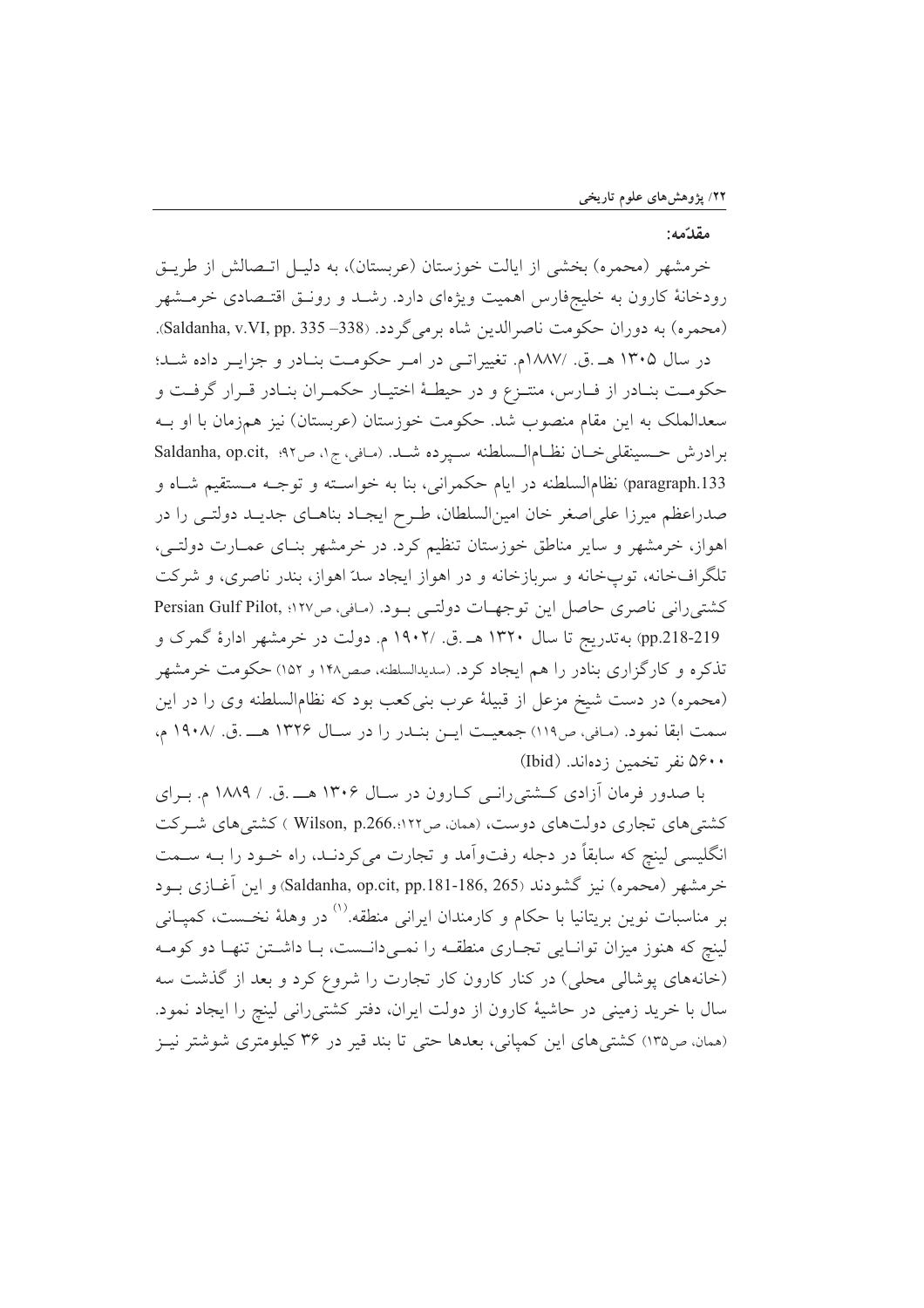می رفتند و بعد از رسیدن به این ناحیه بارهایشان را با قاطر به شوشتر حمل مـی کردنـد. (Persian Gulf Pilot, pp.218-219; Curzon, op. cit, p.515) بسه مسرور بسه غیسر از لینچ،کشتیهای استریک کمپانی انگلیسی و هامبورگ – آمریکـا نیــز بــه رفــت و آمــد و تجارت در سواحل خرمشهر (محمره) پرداختند. (سدیدالسلطنه، ص۱۴۸) در سال۵ای آغازین ورود اتباع بریتانیا به خرمشهر امور آنان به عهدهٔ کنسولگری این کشور در بوشــهر قــرار داشت، اما برای تسهیل این امور، بریتانیـا در سـال ۱۳۰۸ هـــ .ق. /۱۸۹۰ م. یـک نایـب کنسولگری در خرمشهر ایجاد کرد (Wilson,p.266; Busch, p.41) کــه اقامــتگــاهش در بخش شمالي دهانة رودخانة كارون قرار داشت. (Persian Gulf Pilot, p.217) همزمان بـا رشد مناسبات بریتانیا با خرمشهر (محمره) خزعل با کشتن بـرادر خـود مزعـل در سـال ۱۳۱۵ هـ.ق. /۱۸۹۷م. حكومت اين بندر را در دست گرفت. خزعل يكي از آن حاكمان محلی بود که با استفاده از شرایط و موقعیت سیاستی دولت متبـوعش و پتانـسیل هـای محلی و نفوذهای بین المللی توانست بر شهرت و اعتبار و ثروت خویش بیفزاید. قدرت خزعل در خوزستان بر آیند چند عامل بود:

۱– مشکلات دولت ایران ناشی از فقر مالی و استقراض خارجی و انقلاب مــشروطه و تحولات پس از آن؛

۲– توجه بریتانیا به خرمشهر به منظور تجارت و کشتی رانبی و سیس نفت؛

۳- موقعیت تجاری و اقتصادی خرمشهر (محمره) کـه امکـان ثـروتانــدوزی را بــه خزعل می داد.

تحت تأثير عامل اول، يعني ضعف دولت ايران، خزعل بــا اغلــب نهــادهــاي دولتــي، تضاد منافع پیدا کرد و مجدّانه به چالش با انهـا پرداخـت و بــه مــوازات تــضعیف ایــن نهادهای دولتی به ثروتاندوزی و کسب اعتبار برای خویش مبادرت نمـود؛ چنانکـه بـه عقیدهٔ برخی از منابع، وی حکومت محلی نیمهمستقلی را بـرای خـود ترتیـب داده بـود. (Fraser, p.105; Busch, p.241) خزعل با شاهزادهٔ قاجاری جمیـل|لـسلطنه ازدواج كـرده بود؛ دارای لقب معزالسلطنه و سردار ارفع بود؛<sup>(۲)</sup> دارای سربازان و دستجات نظامی بــود و در میان اعراب بنی کعب، بنی صالح، بنی طُرُف، قبایل هویزه و سایر اعراب منطقه نفـوذ بسیاری داشت. این در حالی بود که زمینهای زراعی و نخلستانها ثـروت سرشـاری را نصیب خزعل می کرد. وی علاوه بر تجارت خرما، به طور جدّی در کار تجارت اسـلحه نيز دست داشت. (Political Diaries of the Persian Gulf, 9 to 15 August 1906, p.442)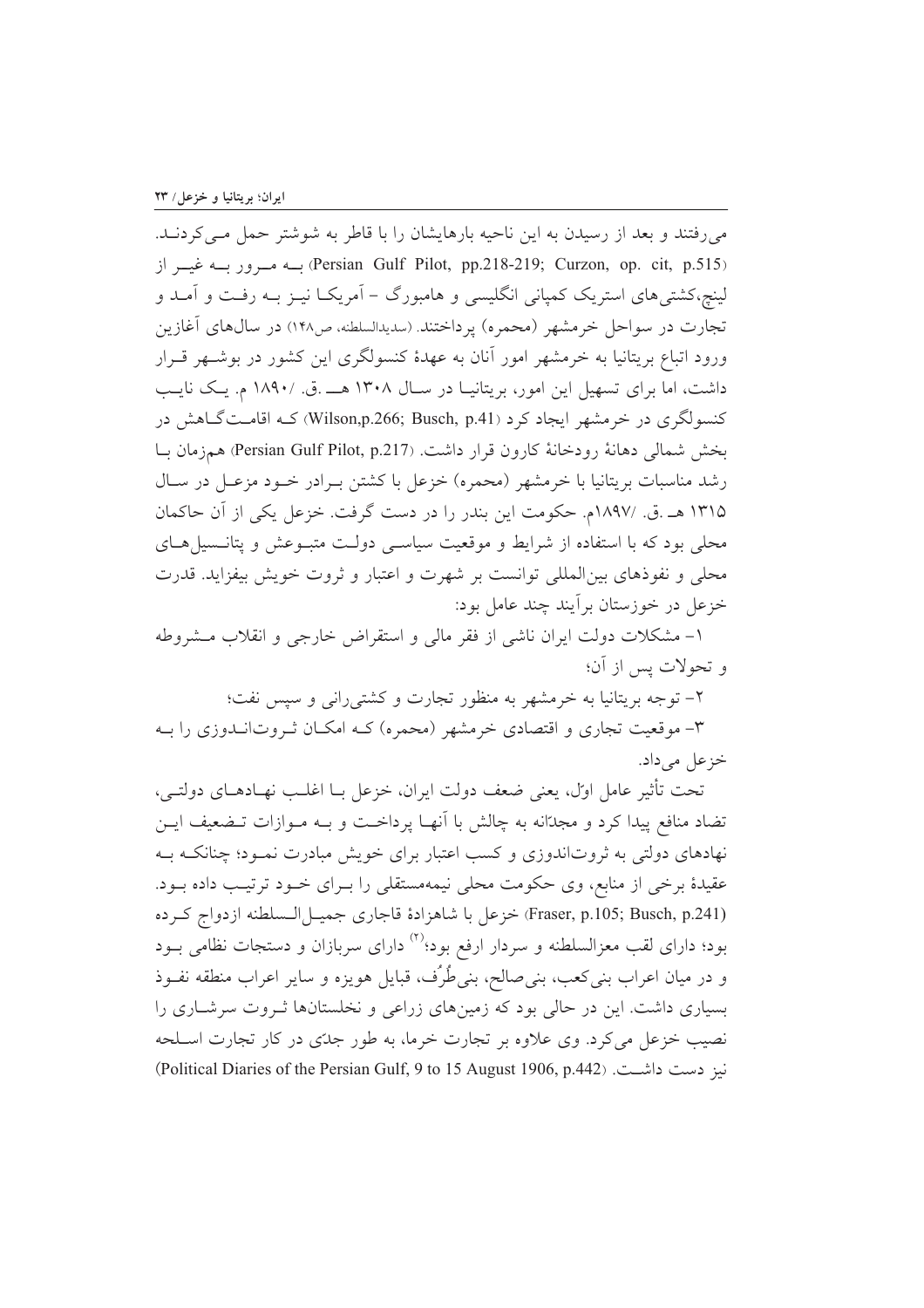دربارهٔ ثروت و دارایے هیای او، سدیدالـسلطنه کـه در سـال ۱۳۳۱ هـــ .ق. / ۱۹۱۳ م.از منطقه ديدن كرده، نوشته است:

«... سردار ارفع، کشتی ناصری را با نظامالوزاره پسر مرحوم سردار حمزه از قصر فرسـتادند. مـا را برای ملاقات به قصر برد... وارد قصر شده و سردار کنار شط استقبال کرده، ده نفر موزیکانچی و تقریباً سی نفر تفنگچی حاضر بودند... عمارت جدیدالبنای خود را بین باغ و قصر سابق بنا کـرده؛ هنوز ناتمام بود. سردار مشاهده دادند جنوب باغ و شمال قصر قدیم و فیلیـه بــا چــراغ الکتریــک روشن می شود. برابر درب اطاق تشریفات، تاج کیانی و ماه و ستاره از بلور نصب کردهاند کـه بـا الكتريك روشن شده، چون جواهر تلألؤ دهد...» (همان، ص١۴٩)

خزعل خود، دارای کشتیهایی بود که در منطقه تردّد میکردند و در کار حمل بـار و مسسافر بودنــلا. 1 Ibid, 30 July 1905, P.143 & 26 September 1905, P.180 & 1 to 7 October 1905, P.186 & 19 to 25, November 1905, P.224) كـشتى هـاى وى عبـارت بودند از: کارون، ایران، ناصری و بهمنشیر. (همان، ص۱۵۶)

با این حشمت و جاه، خزعل وارد مناسبات منطقهای نیز شده و با شیخ کویت، شـیخ مبارک، دوستی و صمیمیت برقرار کرده بود. سرنوشت این دو شیخ بسیار بـه هـم شـبیه بود؛ از لحاظ اخلاقی هر دو با کشتن برادر خویش بـه حکومـت رسـیده بودنـد؛ مـورد توجه بريتانيا قرار داشتند و وارد عرصهٔ مناسبات با بريتانيا شده بودنـد. صـميميت آنــان چنان بود که گاه بهگاه با خانوادههایشان از سرزمین یکدیگر دیدار می کردند. ( Ibid,23 to 25 August 1906, p.455) از نوع ارتباط و رفت و آمدهایشان برمی آمد کـه ســر و ســرّی بیش از یک دوستی ساده با یک دیگر داشتند. یکی از ایـن خـط و ربـطهـای پنهـانی، فرستادن اسلحه از کویت برای خزعل بود چنانکه منابع اطلاع میدهنـد کـه شـیخ جـابر يسر مبارك در كار ارسال اسلحه بـراي خزعـل بـود. (140, 1905 July) bid, 20 to 26 زمانی هم خزعل برای جشن عروسی پسرش، مبارک وخانوادهاش را دعوت کرد امـا در يشت اين مهماني، قضية ديگري نهفته بود و آن اينكه: ولي الدين ياشا مرد مـورد اعتمـاد سلطان عثماني، همزمان با اين جشن، مأمور بررسي اوضاع بـصره و بغـداد شـد؛ سـيس همین شخص به جشن عروسی پسر خزعل نیز رفته و در آن مجلس با مبـارک ملاقـات مبی کنید،( 27 & 1901, 1906, 1906 Ibid, 31 May to 6 June 1906, p.381 & 14 to 20 June 1906, p.391 June to 11 July 1906, p.410 & 31 May to 6 June 1906, p.381) اينكـه جـرا ياشـا بـا مبارک در این مجلس وعدهٔ ملاقات می گذارند بر ما پوشیده است، اما موضوع مهم ایـن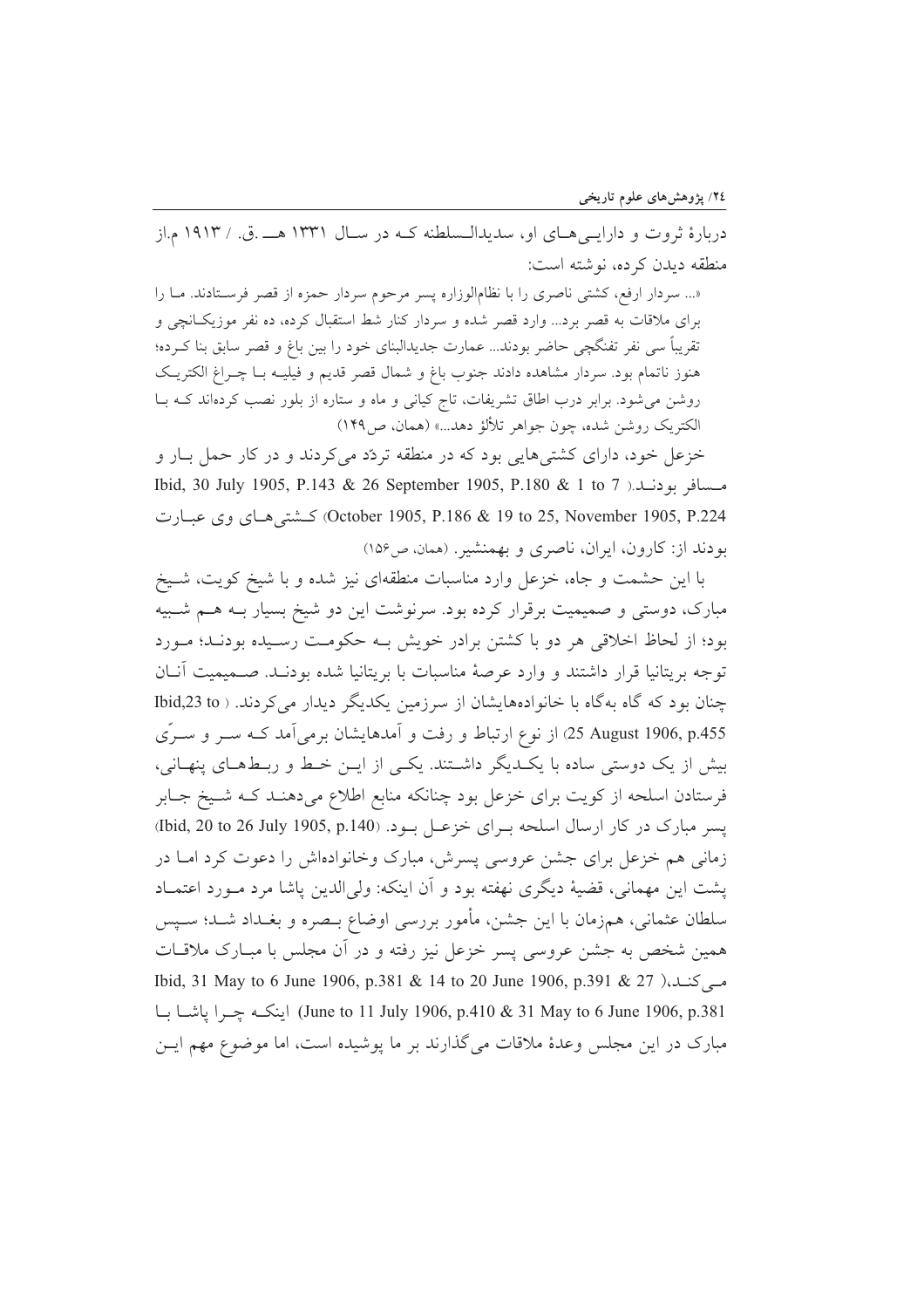بود که خزعل، نقش واسطه و میانجی را بازی مـی کـرد و در مناسـبات سیاسـی منطقـه کمکم برای خود کسی می شد. بعد از این مجلس عروسی، خزعـل در هنگــام بازگــشت، هدایای گرانبهایی به مبارک بخشید. (Ibid, 27 June to11 July 1906, p.410) گفته می شد که خزعل، باب تجارت را نیز با کویت گـشوده و مهـمتـرین کـالای مـورد درخواسـت خزعل از مبارک اسلحه بوده است. کشتی های ایرانی و خــارجی کــه در خلــیجفــارس و کارون در رفت و آمد بودند، سفارشهای اسلحهٔ خزعل را برآورده می نمودنـد. ( Ibid, 9  $\frac{(1)}{(1)}$  (to 15 August 1906 p.442)

عامل دیگر شهرت و اعتبار خزعل، توجه بریتانیا به خرمشهر (محمره) بود؛ این امـر، خزعل را وارد عرصهٔ مناسبات بین|لمللی کرد. مأموران بریتانیا گزارش دادهاند که وی از همان اوان به حکومت رسیدن، ارتباط خوبی با آنها داشته است، بهطوری کـه منافعـشان بهتر از زمان مزعل حفظ می شد (Saldanha, p.50) و این نوید خوبی بـرای بریتانیــا بــود زیرا به گفتهٔ آنان مزعل متمایل به ترکها بود و پنهانی نسبت به طرحهـای انگلیـسیهـا دركارون كارشكني ميكرد. (Ibid., p.252) داشتن خلدم و حـشم فـراوان، خزعـل را در چشم مأموران انگلیسی، حاکمی توانا و مقتدر جلوه میٖداد و طبعاً آنــان خواهــان ایجــاد ارتباط با وی شدند.<sup>(۴)</sup>

نوع ارتباط خزعل با مأموران بريتانيا مانند ساير شـيوخ منطقــه بــود؛ خزعــل هــم بــا نمایندهٔ سیاسی بریتانیا ارتباط تلگرافی و نامـهای داشـت و او نیـز گـزارش تمـام وقـایع حوزهٔ حکومت خود را به آنها مخابره میکرد. گزارشهایی از کاکس در دست است کـه در آنها خزعل اخبار منطقه را به او رساند؛ ما به دو نمونه اشــاره مــیiمــاییم: «از ســردار ارفع، نامهای رسیده است با این گزارش که ...» و نیز: « نامهای از سردار ارفع، از ناصری political Diaries of the Persian Gulf, 5 to 11 October ) ( سیده یا این متضمون ک... ) p.271 , 14to 20 January 1906 , p.271 ,حنين نامههايي البتـه در طـول سـاليان درازی که وی حاکم خرمشهر (محمره) بود، ادامه داشت و این نشاندهندهٔ ارتباط بـسیار نزدیک او با مأموران بریتانیا است.

از مهمترین وقایعی که ارتباط میان خزعل و دولت ایران و انگلیسی هارا متمایز نمـود و همچنین مناسبات خزعـل و مـأموران بریتانیـا را بـرای همگــان، بـیش از پــیش عیــان ساخت، تصمیم دولت برای احـداث پـست گمرکـی بـه وسـیلهٔ بلژیکیـان در خرمـشهر (محمره) بود. در سال ۱۳۱۸ هـ .ق./ ۱۹۰۰ م. مسیو سـیمه از مـأموران بلژیکـی گمـرک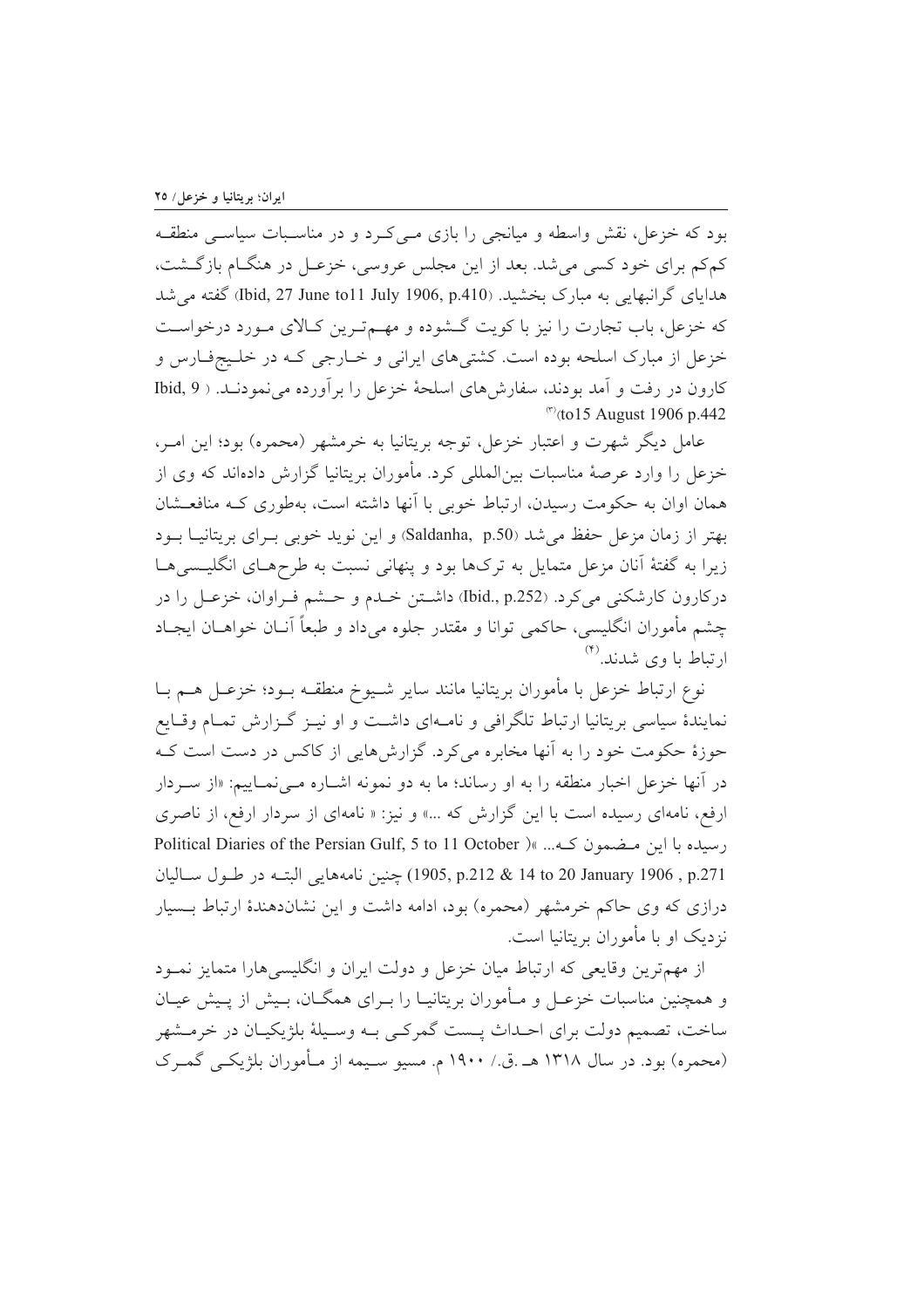برای گفتگو با خزعـل و ایجـاد پــست گمرکــی در حــوزه تحــت اداره او از تهــران بــه خرمشهر رفت؛ خزعل اجازهٔ چنین کاری را به مـأموران گمـرک نـداد؛ وی کـه سـخت امیدوار به حمایتهای بریتانیا بود، به کلنل مید، کنسول بریتانیـا در خرمـشهر (محمـره) رجوع نموده و از دولت متبوع او کمک خواست. (Saldanha, p.256) انگلیسی ها خود را با موضوع دشواري مواجه ديدند؛ از طرفي به خاطر نياز به خزعل و جلب رضـايت او، مجبور به حمایت از او بودند، از سوی دیگر نمی خواستند از خزعـل در مقابـل دولـت متبوعش حمايت كنند. ترس بريتانيا از آن بود كــه مبــادا قــول حمايــت از خزعــل عليــه حکومت ایران تلقی شود و روسیه را به واکنش در براب ایـن حمایـت وادار کنـد و یـا حکام دیگری نیز در نواحی مرزی ایران برای حمایت به روس۵ا رو آورند.<sup>۵)</sup> کلنل میــد به موضوع نفوذ روسیه و حضور کشتی جنگی این کشور در خلیجفارس توجـه داشـت، (Busch, p.242) به علاوه، انگلیسی ها می دانستند که روس ها در تهران نفوذ فوقالعـادهای دارند و هر گاه بخواهند می توانند موقعیت خزعل را در نزد دولتمردان ایـران تـضعیف و گمرکات را تأسس نمایند.

ایجاد کنسولگری روس ها در خرمشهر و ملاقاتهایی که از طرف کنـسول روس هـا در اصفهان با خزعل صورت گرفته بود، هشداری بود برای بریتانیا که هرگاه در این ایـام و اين موضوع خاص، اعتماد خزعل را جلب نمي نمودنـد، اي بـسا وي بـه جانـب آنهـا كشيده مي شد. (Ibid, p.243) با اين فرضها، مأمورين بريتانيا بايد راهي مي يافتند تا ميــان دولت ایران و حاکم خرمشهر (محمـره) صـلح و صـفا برقـرار نماینـد. از ایــن رو، ســر اسیرینگ رایس، کاردار سفارت بریتانیا در تهران، به مید نوشت:

«ما نه میتوانیم به شیخ بگوییم علیه گمرکات شورش کند و نه به ایــران مــیتــوانیم بگــوییم از كارش در اداره گمركات دست بكشد، زيرا ثبات مالي ايران بدان بسته است؛ ما تنهـا طـرفين را بــه مصالحه مي خوانيم». ساليسبوري وزير خارجهٔ بريتانيا هم با اين طـرح موافـق بـود، پـس بــه تمـام مأموران بریتانیا در خرمشهر (محمره) دستور داده شد تا هرگونه کمکی که میتوانند به حل مــسئله نمايند. (Saldanha, paragraph. 257 - 258)

اسیرینگ رایس ملاقاتها و گفتگوهای متعددی نیز در تهران با نوز انجام داد و او را راضی نمود که هیچ اقدامی نکنند.مظفرالدین شاه در تدارک مسافرت فرنگ بود؛ موضوع به اطلاع او رسید؛ قرار شد تا خودش نمایندهای به منطقـه اعـزام نمایـد کـه بـا خزعـل گفتگو كند؛ مكاتباتي نيز با سردار اعظم رضاقلي خان نظام السلطنه حاكم وقت خوزسـتان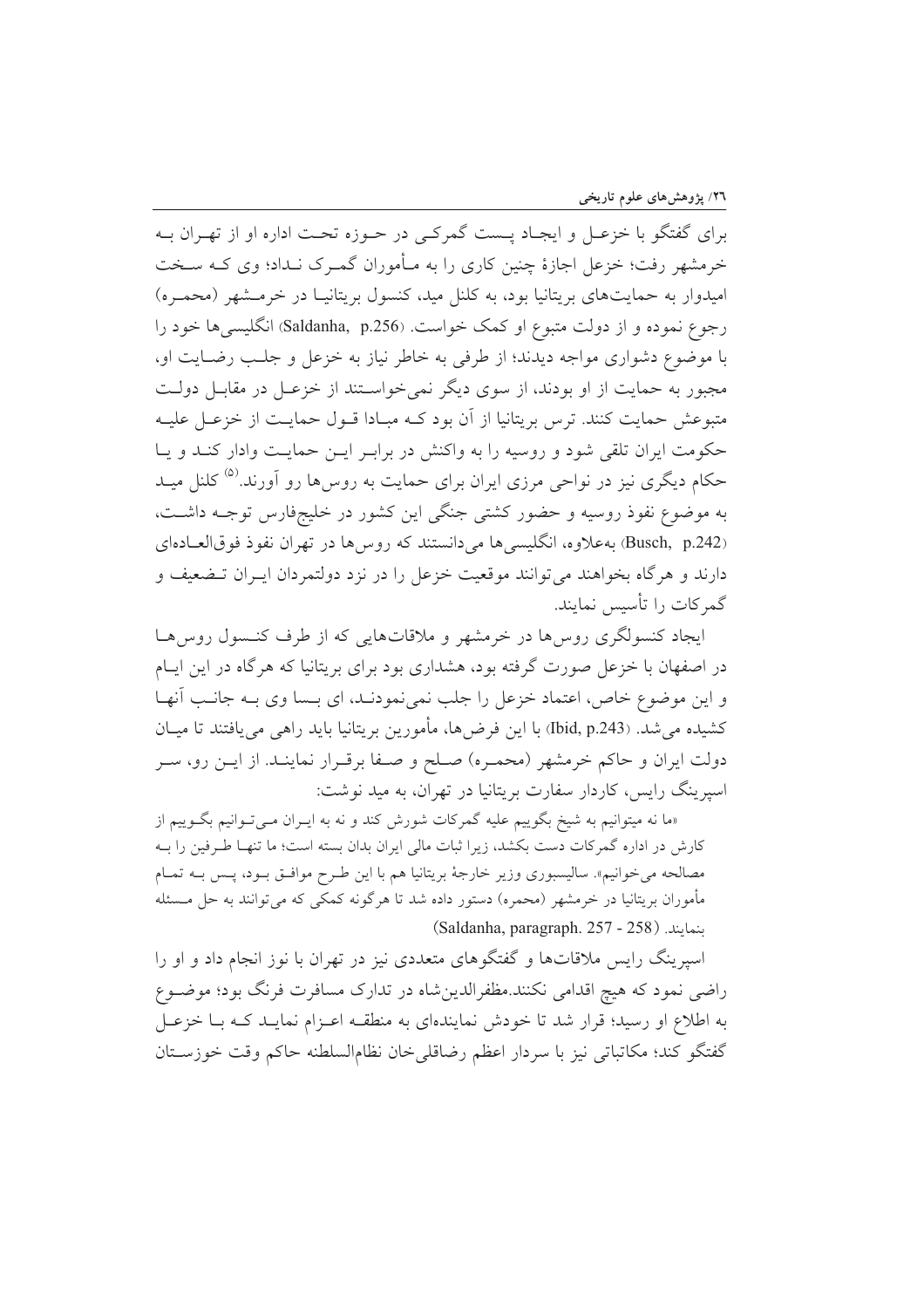انجام شد و نهایتاً سردار اعظم اعلام کرد موضوع مسکوت بماند تا شاه از سفر برگردد. (Ibid, 258-260)

تا اینجا بریتانیا خود را متمایل به اصلاح در امـور مـالی ایـران و ترتیبـات گمرکـات نشان میداد و این موضوع را اسپرینگ رایس در گفتگوهایش بـا ســردار اعظــم و وزیــر امور خارجهٔ ایران عنوان نموده بود. اما همینکه متوجه شدند، ایران گمرکات جنوب را وثیقهٔ وامی قرار داده که از روس۵ا گرفته، وضع به گونهٔ دیگری شـد. اسـپرینگ رایـس حقیقت موضوع را از میرزا نصرالله خان مشیرالدوله جویا شد؛ وی نیـز عنـوان کـرد کـه خرمشهر (محمره) در محدودهٔ وثیقه قرار ندارد، اما انگلیسه ما باور نکردنـد و ژنـرال شیندلر رئیس بانک شاهی نیز تأییدکرد که در صورت عـدم توانـایی ایـران در پرداخـت وام، گمركات خرمشهر (محمره) تحت كنترل روسها در خواهد آمـد. (264-162) (Ibid, 262) موضوع گمرکات و خرمشهر و خزعل، طی دو سال میان لندن، تهران، خرمشهر و بمبئی مورد مذاکرهٔ سیاستمداران بریتانیا قرارداشت. عاقبت در ۲۳ نـوامبر ۱۹۰۲م./۱۳۲۰هــ .ق. هاردینگ وزیر مختار جدید این کشور در تهران، لنزداون وزیر امـور خارجـهٔ بریتانیـا را مطلع کردکه «.اگر ما نتوانیم به شیخ یک اطمینان واقعی در قدرت و ثبات بدهیم، نفوذ روسیه به زودی در محمره (خرمشهر) برقرارخواهد شد؛ او اضافه کرد که حـضور یـک کنسول روس در آنجا هیچ بهانــهای بــرای تجــارت روس نیــست» (Ibid, P.273) کــرزن نایبالسلطنهٔ هند نیز نظر هاردینگ را تأیید کرد. بار دیگر هاردینگ، وزیر مختـار وقـت بریتانیا در تهران، به دولت متبوع خود پیشنهاد کرد تا وجوهی را که ایران در قبـال اخــذ گمرک از خزعل، باید بدو مـیپرداخـت، تـضمین کنـد؛ موضـوع، مـورد تأییـد کـرزن، نايبالسلطنهٔ هند و نيز لنزداون وزيرخارجهٔ بريتانيا قـرار گرفـت؛ قـول پــشتيباني را بــه خزعل دادند؛ خزعل، موضوع ايجاد گمركات را پذيرفت و بالاخره ادارهٔ گمركات ايجاد و انبارهایی در خرمشهر (محمره) ساخته شد.

(Political Diaries of the Persian Gulf, 5 February 1905, P.28; Busch, P.243) وجود نهادهای دولتی در خرمشهر (محمـره) تـا حـدّی اعمـال خزعـل را محـدود می نمود. تذکره، پست، گمرک و کارگزاری، اداراتی بودند که دولت برای تحکیم قــدرت خود در بنادر و جزایر مهم ایجاد کرده بود. در خرمشهر (محمـره) چـالش۵حـای زیـادی میان خزعل و کاربدستان این نهادها ایجاد شد. اصـولاً خزعـل کـسانی را بــه دور خــود جمع کرده و با ایشان ارتباط بسیار نزدیک حتی فامیلی برقرار نموده بود که فعالیتشان بـا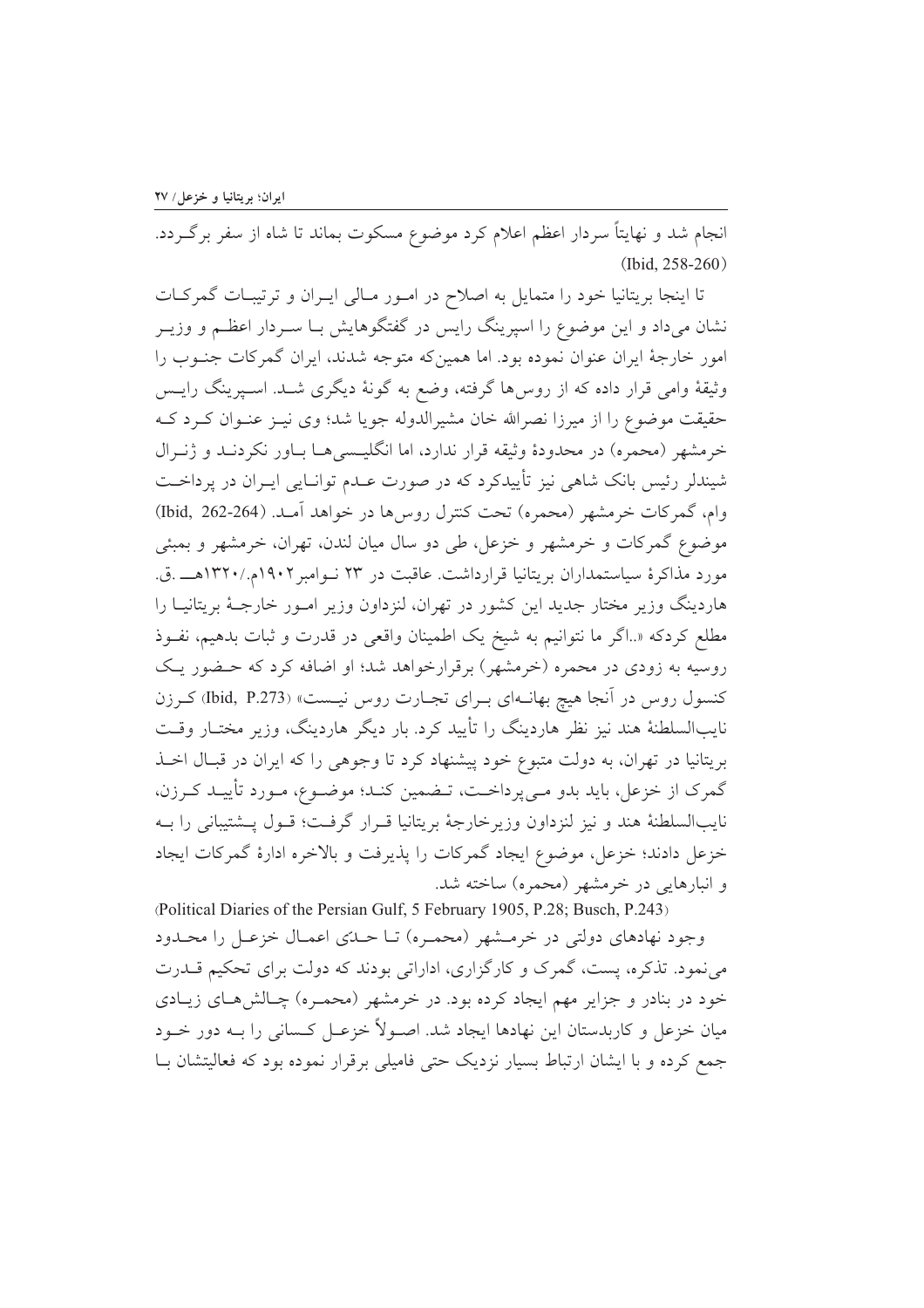وظايف نهادهاي دولتي تضاد داشت. اين افراد عبارت بودند از: حاجي رئـيس التَّجــار از تجّار معتبر خوزستان كه نسبت سببي نيز با خزعل پيدا كرده بـود؛ حـاجي سـيد حـسين شوشتری، باز هم از تجّار خوزستان و شیخ حنظل نـامی کـه اسـناد از او بـا عنـوان نایبالحکومه یاد می کنند. (بایگانی اسناد وزارت امور خارجه، ازکارگزاری دولت علیّـهٔ ایـران در ایالـت عربستان و مضافات اداره مهام کارگزاری، ۱۶/محرم /۱۳۲۰هـ .ق.، کارتن ۱۵، پوشه ۸)<sup>(۶)</sup> اصــطکاک اداری میان مأموران دولت با عوامل خزعل نشان دهندهٔ میزان ضعف دولت درکنترل خزعـل و قدرتنمایی وی به اتکاء بریتانیا است. بیشترین دلخوری را حسین اعتلاءالدوله، کارگزار ایران در خوزستان (عربستان)، از خزعل و پـارانش داشــت. وی در طــی نامـههـایی بـه وزارت خارجه، پیوسته پرده از اعمال و اقدامات آنان برمی داشت؛ ارائهٔ موضوعات ایس نامهها نشان دهندهٔ واکنش دولت ایران نسبت به کارگزاران خود و اعمال مأموران خزعل در خرمشهر (محمره) است. یکی از موارد اختلاف، آن بود کـه کـارگزاری بایــد حقــوق ديواني خود را از خزعل دريافت مي نمود؛ اين مسئله هميشه مورد منازعــهٔ طـرفين بــود، زیرا بارها پیش مـی|َمـد کـه خزعـل از پرداخـت ایـن حقـوق اسـتنکاف مـیورزیــد و نامهنگاریهای کارگزار خوزستان با وزارت خارجهٔ ایران نتـایج چـشمگیری نداشـت و خزعل به نصایح نصرالله خان مشیرالدوله چندان وقعی نمی نهـاد و بـه دلایـل مختلفـی، خزعل نمی خواست تا نهاد کارگزاری در خوزستان برپا باشد. بارها بـه دسـتور خزعـل، عوامل وی به کارگزاری ایران در خرمشهر (محمره) و یا ناصری پورش برده و اسباب و اثاثیه را غارت نموده و کارگزار و بستگانش را از بنادر بیرون می کردند.<sup>(۷)</sup>

شرح رفتـار خزعـل بــا ميــرزا علــى اكبرخــان كــارگزار ناصــرى (اهــواز) و حــسين اعتلاءالدوله کارگزار خرمشهر و… از این بحث خارج است. بخـش۵مـایی از گلایــههـای اعتلاءالدوله از خزعل عبارت بودند از:

ـ خزعل و كسان او كليهٔ كارهاى دولتى و تجارى و حل و عقد امور را به دست گرفتـه و بر همهٔ کارها مسلط هستند. اموری مانند سرکردگی فـوج بلـوچ، نظـارت و ریاسـت بـر گمرک و تجارت و تذکره و مأموریت منع اسلحه، وکالت کشتیها و هر نوع معامله و بیع و شری و…؛

ـ اجحاف بر حجاج و فروختن بليط به بهاى گزاف به آنها؛

ــ اجحاف بر تجّار و عدم مساعدت با آنان.(بایگانی اسناد وزارت امور خارجه، از کارگزاری دولت علیّه ایران در ایالت عربستان و مضافات اداره مهام کارگزاری به وزارت امور خارجه، ۱۶/محرم/۱۳۲۰هـ .ق. کارتن۱۵، پوشهٔ ۸)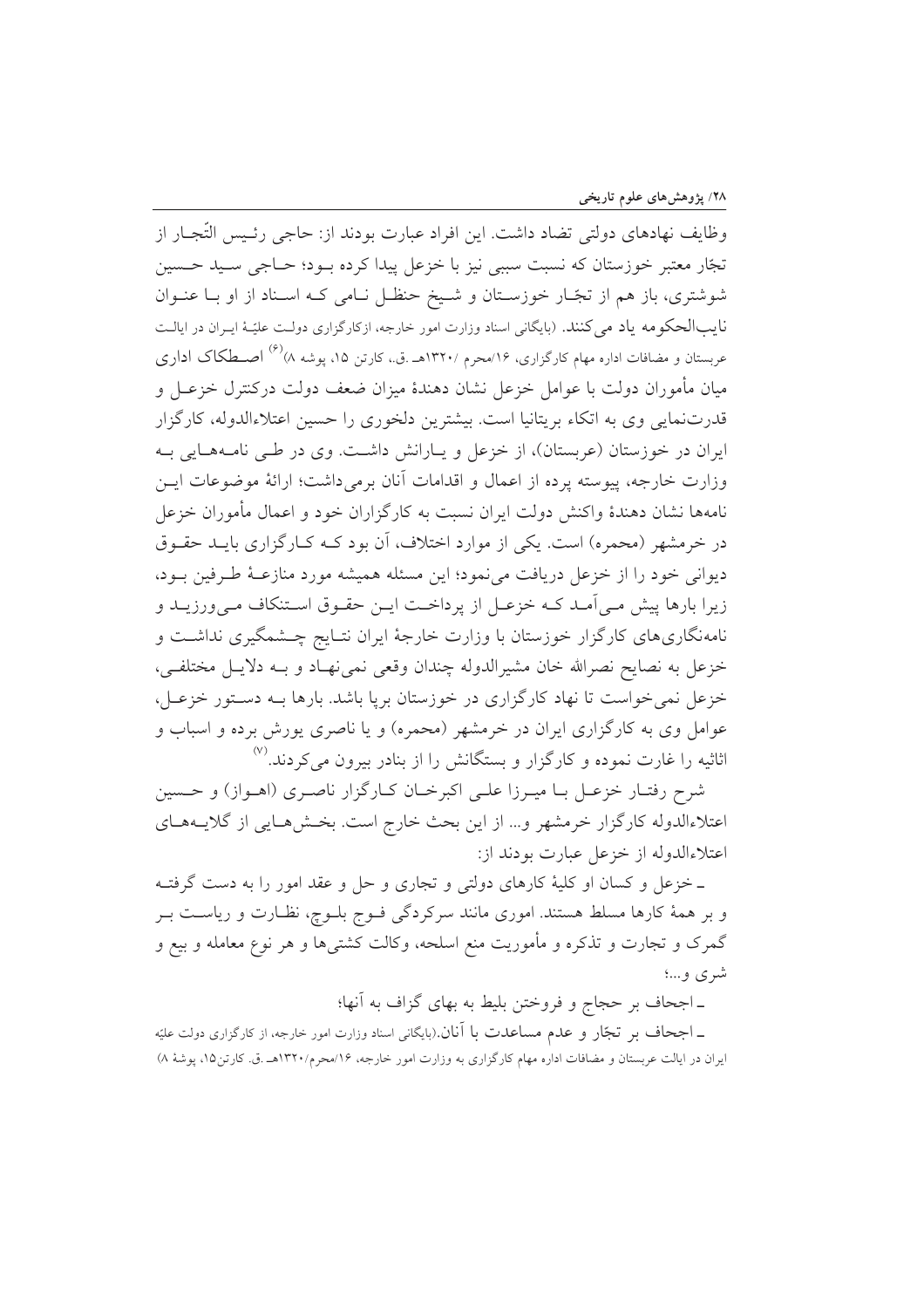ياسخ مشيرالدوله به اعتلاءالدوله نكات مهمى را در برداشت كه بيانكنندهٔ موقعيت و جایگاه خزعـل نـزد دولـت مركـزى ايـران بـود. دولـت، آرامـش و ثبـات خرمـشهر را مي خواست و كارمندان خود را بـه وفـاق و همراهـي بـا خزعـل و جلـب همكـاري او فرا می خواند. گزارش های کارگزاری را مبنی بـر مـداخلات خزعـل در امـور ماليـات، کشتی رانی، تذکره و تجارت نادیده می گرفت و نهایتاً به مأمورین خــود مــی فهمانــد کــه درآن خطّه به خزعل نیاز دارد و حضور او را ضروری میداند. این نحوهٔ برخورد دولت ایران با کارمندان خود از سویی و با خزعل از سوی دیگـر، نــشان مـی دهــد کــه قــدرت خزعل، دولت مرکزی ایران را نیز تحتالشعاع قرار داده بود. بـه نظـر مـی رسـد بعـد از موضوع گمرکات و پافشاری خزعل در عدم پذیرش ایجاد پست گمرکی در خرمشهر و وساطت بریتانیا در قضیه با دادن قول همراهی و حمایت، بر اعتبار و مقام خزعل افزوده باشد. نامهٔ وزیر خارجه به کـارگزار خوزسـتان (عربـستان) را در اسـناد وزارت خارجـه نيافتيم، اما نكات أن در نامهٔ بعدي اعتلاءالدوله به مشيرالدوله به اين شـرح أمـده اسـت: (بایگانی اسناد وزارت امور خارجه، نامه حسین اعتلاء الدوله به وزیر خارجـه، از محمـره بـه تهـران، ٨ ذیقعـده ۱۳۲۰ هـ .ق.، کارتن ۱۵ . يوشه ۸)

ـ «دولت، معزّالسلطنه را در آن سرحد لازم دارد و او را نوکر دولتخـواه خـوب مـیدانـد»؛ در پاسخ اعتلاءالدوله نوشته بود: «... دولتی که اعراب بدوی را که کارشان بـیتربیتـی و غــارتگری و خونریزی است تا این درجه مورد رفاق و مراحم دارد، خدّام دولتی و مأمورین دایره سیاسی خود ر ا البته مركز نبايد (ناخوانا) محروم سازد، ...»

ـ «دولت، مايل نيست مابين مأموران خودش و معزّالسلطنه نفاق باشد»؛ اعتلاءالدوله در جواب نوشت: «... مأمورين، خاصه شخص چاكر، دعواي ميداني با معزّالسلطنه نــدارد. از صــدر تــشكيل کارگزاری الی آخر، اختلافات در امورات دولتی بوده و همیشه کارگزار می خواهـد معزالـسلطنه را جلب دايره وفاق نمايد كه نشده است و اسباب اينهمه اشكالات گرديده است...»

\_ «... دولت از معزّالسلطنه نمي گذرد...»، اعتلاءالدوله پاسخ داد: «... فـدوى قابـل ايـن نيـست، دولت از فدوی بگذرد یا نگذرد ولی معزّالسلطنه عرب که چهار پنج سال اسـت روی کـار آمـده، دولت از او نگذرد؛ چاکر که بیست سال است به آستان مبارک، چاکری دارد بــه مــصداق «النــاس علي دين ملوكهم» حضرت اشرف عالي چه طور از چاكر مي گذرد (؟)...»

\_ «نتيجة بد، عايد شما است…»؛ در ياسخ به اين گفته نيز اعتلاءالدوله نوشت: «…با ايـن وضـع شک نیست نتایج خوب با معزّالسلطنه و بد (ناخوانا) عاید بنده اسـت و در مقابـل تقــدیر الهـی و حکم حضرت اشرف عالی چه چاره دارد و چه از دست عاجزانهٔ فدوی می آید مگـر همانکـه بـه خدا توكل و به دامان مرحمت حضرت معظم عالى توسل و متضرعانه اسـتدعاى تـرحم و تفـضل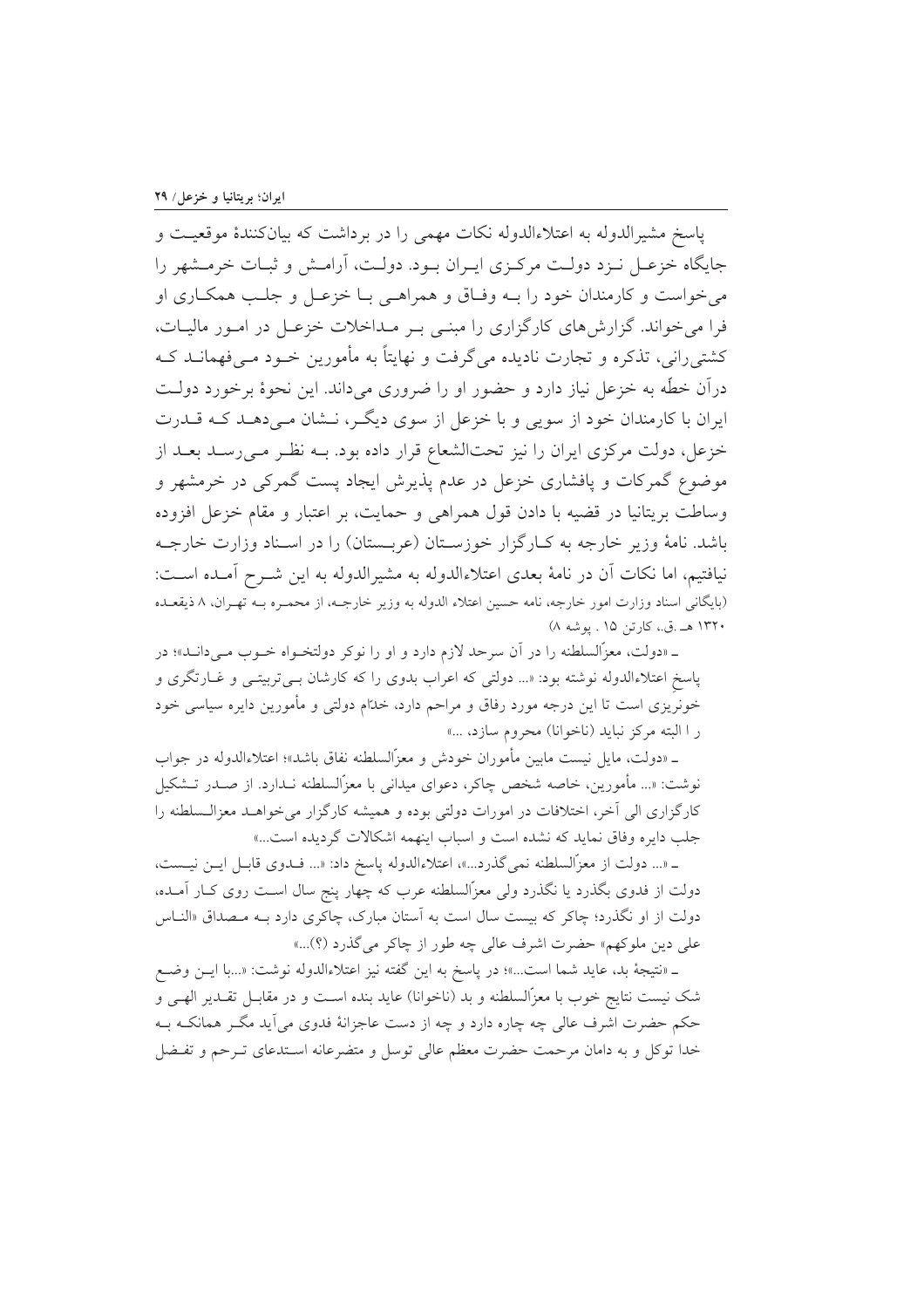کند بلکه دریای رحمت ــ تعالی و تبارک ــ با قلـب بــا رأفـت مبــارک بجــوش و خــروش آيــد و توجهي در اصلاح حال اين بنده درمانده بفرمايد... سعى و قصد اينها و يلتيک رويهشان اين است که این نوع چیزها و دوایر دولتی یا هیچ نباشد و یا اگر بوده زیردست خودشـان و کـان لـم یکـن باشد و مخصوصاً چند روزی که فدوی خواست اسـم قــانون و ترتیـب ببــرد و حــساب دخــل و خرجی بگذارد بیشتر عداوت و این اسبابچینیها را کردند که اینها بر عامـه از داخلـه و خارجـه بوشيده نيست...»

اعتلاءالدوله در طــول مــأموریتش در کــارگزاری خرمــشهر (محمــره)، بــا نماینـــدگی سیاسی بریتانیا نیز وارد مذکرات طولانی در باب کشتی رانی کارون، امر تذکره برای اتباع خارجی، و... شد. کشتی رانی در رود کارون برای تجـارت تمـام ملـل گـشوده شـد امـا انگلیسی ها می دانستند که تمام ملتها کسبی نیستند الاً خودشـان و هنـوز کـشتی هـای فرانسوی وألمانی و حتی روسی راه درازی پیش رو دارند تا به کارون برسند؛ بـه همـین جهت بود که این امتیاز را مخصوص اتباع خود میدانستند و بـر خـلاف مفـاد قـرارداد افتتاح کارون، غیر از کشتی۵های تجاری، کشتی۵ای دولتی (بعضاً جنگی)خودشان را نیــز وارد آبهای کارون می نمودند، (بایگانی اسناد وزارت امور خارجه، کارگزاری اول دولت علیّه ایران در ایالت عربستان و مضافات، به وزارت امور خارجه، ۷ / ربیـع الاول / هـــــ.ق.۱۳۲۰، کــارتن ۷، یوشــه ۶) و در مقابل اعتراضات کارگزاری ایران، چنین استدلال می کردند کـه فقـط رود کـارون شـامل مفاد قرار داد است<sup>۸۱</sup> و اسکلهها از قرارداد مستثنی است. ایــن از آن حــرفهــای بــسیار خندهدار و زبان ديپلماسي انگليسي ها بودكه مي خواستند به هر طريــق، تــوجيهي قــانوني براي اعمال ضد قانون خود كسب نماينـد. عــلاوه بـر ايــن، انگليـسي هـا سـعي داشـتند أبهای خرمشهر را از کارون جدا دانـسته و بـه تبـع آن، ایــن بخـش را جــزو شــرایط کشتی رانی کارون ندانند و کشتی های جنگی خود را آزادانه از خلیجفارس بـه سـواحل خرمشهر برسانند. کارگزاری ایران نسبت بـه ایــن موضــوع بــا کنــسولگری بریتانیــا وارد مذاکره شد؛ پاسخ کنسولگري، کوتاه و مختصر بود؛ نوشتند:

« … اعلان دولتی در باب رود کارون نوشته است که کشتی ها در رود مزبور سیر و مرور کرده، مقررات دولت را لازمالاجرا خواهند شمرد، لهذا با نهايت توقير اظهار مي دارد كه كــشتى هــا كــه از دریا به بندر محمره میرسند و فقط سیر دریا و شطالعرب میکنند، نمیتوان گفت که سـیر و مـرور کارون مینمایند، از این جهت شرایط سیر کارون دخلی بـه آن کـشتی هـا نـدارد ...» (بایگـانی اسـناد وزارت امور خارجه، سواد مراسلهٔ کنسولگری انگلیس در محمره به کارگزاری محمره، ۵ / شعبان/ ۱۳۲۰ هـ .ق.،كارتين ١۵، بوشه ٨)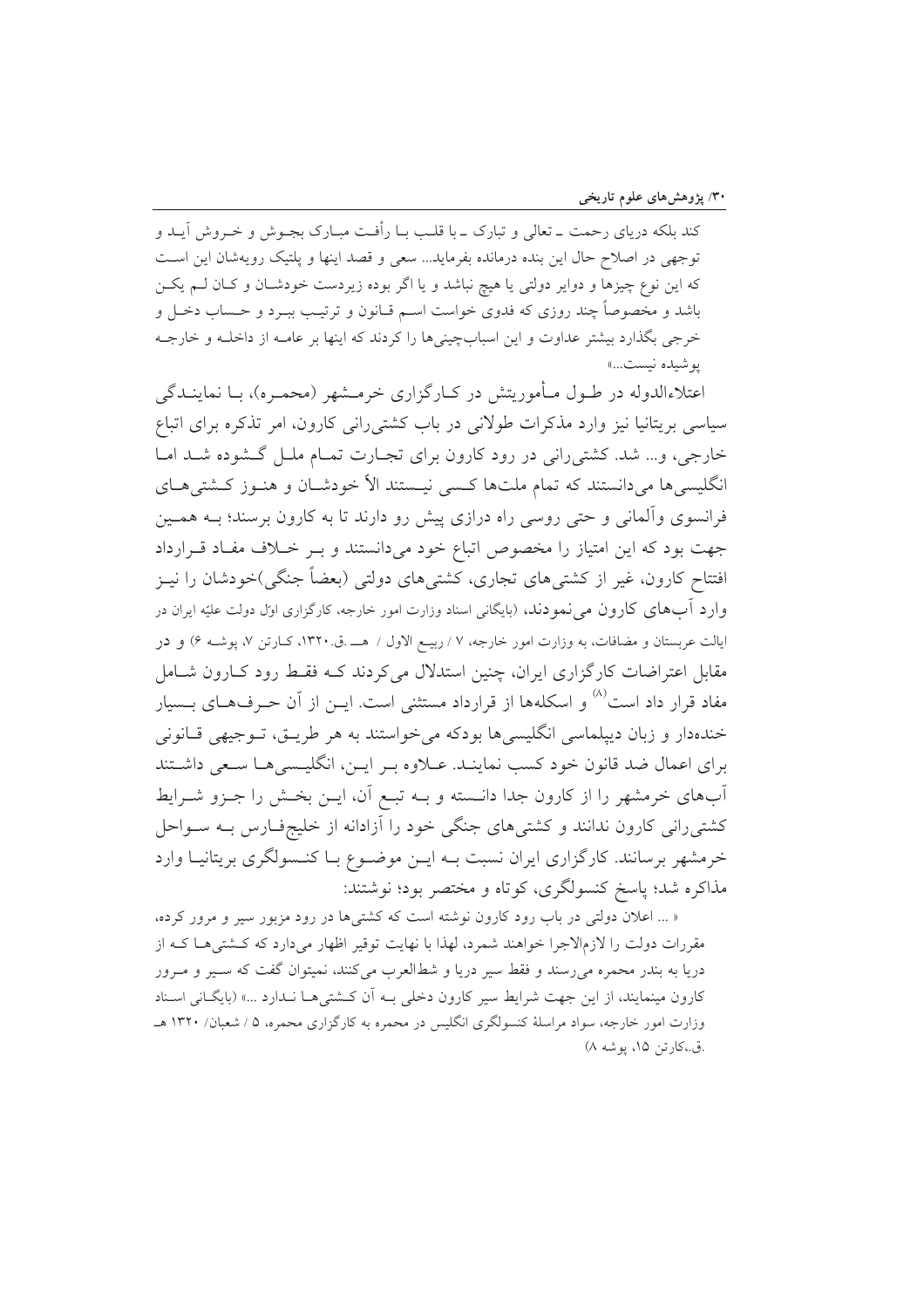ياسخ كارگزار وقت ايران اعتلاءالدوله به كنسولگري، حاوي چندين نكته بـود: يكـي اینکه چون کشتیهای انگلیسی بعد از افتتاح کارون، از سـایر ملـتهـا بیـشتر آمدوشـد داشتند باید بیشتر رعایت مفاد قرارداد را می نمودند؛ دیگر اینکـه بـه مـادهٔ اول قـرارداد تمسک جست؛ این ماده چنین می گفت که: کشتیهای تجاری دول متحابه نباید بـیش از حد لـزوم در بارانـدازها و در رودخانــه، بـراي بـارگيري و بارانـدازي و تهيـهٔ مايحتـاج مسافر تشان بمانند. (Ibid, paragraph. 142) اعتراضـات كـاركزاري نـسبت بـه اقـدامات کشتی رانی بریتانیا راه به جایی نبرد و انگلیسی ها کشتی های خود را به کـارون علیــا نیــز وارد کرده و حتی چنانکه آورده شد به بند قیر در سی و شــش کیلــومتری شوشــتر هــم ر سىلانلا.

یکی از درخواستهای کنسولگری بریتانیا از کارگزاری خرمشهر (محمره) مذاکره در باب مساحی و طرح و نقشه برداری از رودخانهٔ کارون بود که باز اعتلاءالدوله به اســتناد مادهٔ ۱۹ و ۲۰ قرارداد کارون که «هیچیک از دول متحابه حق ندارند مداخلهای در عمـق و مسير و بستر رودخانه بنمايند»، (Ibid,142) از يذيرفتن اين امر سر بـاز زد. در بخـشي از همین نامه کارگزار محمره به نکتهای بسیار بامعنی اشاره می کند:

«.... اینکه میخواهند کشتیهایی که از دریا می آیند و رود را عبور کرده، داخل اسکله و بنـدر داخلی محمره می شوند، مستثنی نمایند. در این حالت، مساعدهای که برای آمد و شد آن کشتی هـا به اسکله و کارون شده سلب و حتی کشتی مال سیر کمپانی لنج انگلیس هم که لابد از دریا آمـده و از جو هوا به رودخانه نازل و از زیر زمین داخل نشده است به این قاعـده منــع مــی گــردد و از طرف خودشان اقدام بخلاف شرايط افتتاحيه و مخالف منافع معنويه و ماديه مى شود …. » (بايگانى اسناد وزارت امور خارجه، کارگزاری اول دولت علیّه ایـران در ایالـت عربـستان و مـضافات، اداره مهـام کارگزاری به کنسولگری انگیس در محمره، ۷/ شعبان / ۱۳۲۰هـ .ق.، کارتن ۱۵، پوشه ۸)

کنسولگری بریتانیا در جواب وی باز به دو نوع سفر برای کشتیها اشاره کـرد؛ یکـی کشتیهایی که از دریا میآیند و در خرمشهر (محمره) بارانــدازی نمــوده و ســیر و سـفر کارون را نمیکنند و دیگر، کشتیهایی کـه سـیر و سـفر کـارون را مـیکننـد و تمـام مقصودشان اَن بود که کشتیهای نوع اوّل از قدیم بــه خرمــشهر مــی|مدنــد و شــرایط و قوانین ناشی از قرارداد کارون شامل حال آنها نمی شود. (بایگانی اسناد وزارت امور خارجه، سواد نامهٔ کنسولگری انگلیس به کارگزاری اول دولت علیّه ایران در ایالت عربستان و مضافات، اداره مهام کـارگزاری، ۱۸ / شعبان / ۱۳۲۰هـ .ق.، کارتن ۱۵، پوشه ۸) منظور، واضح بود؛ انگلیــسـی۵ــا قــصد داشــتند در خرمشهر به اختیار خود و آزادانه در هر زمان که می خواهند بدون هـیچ مـانع و رادعـی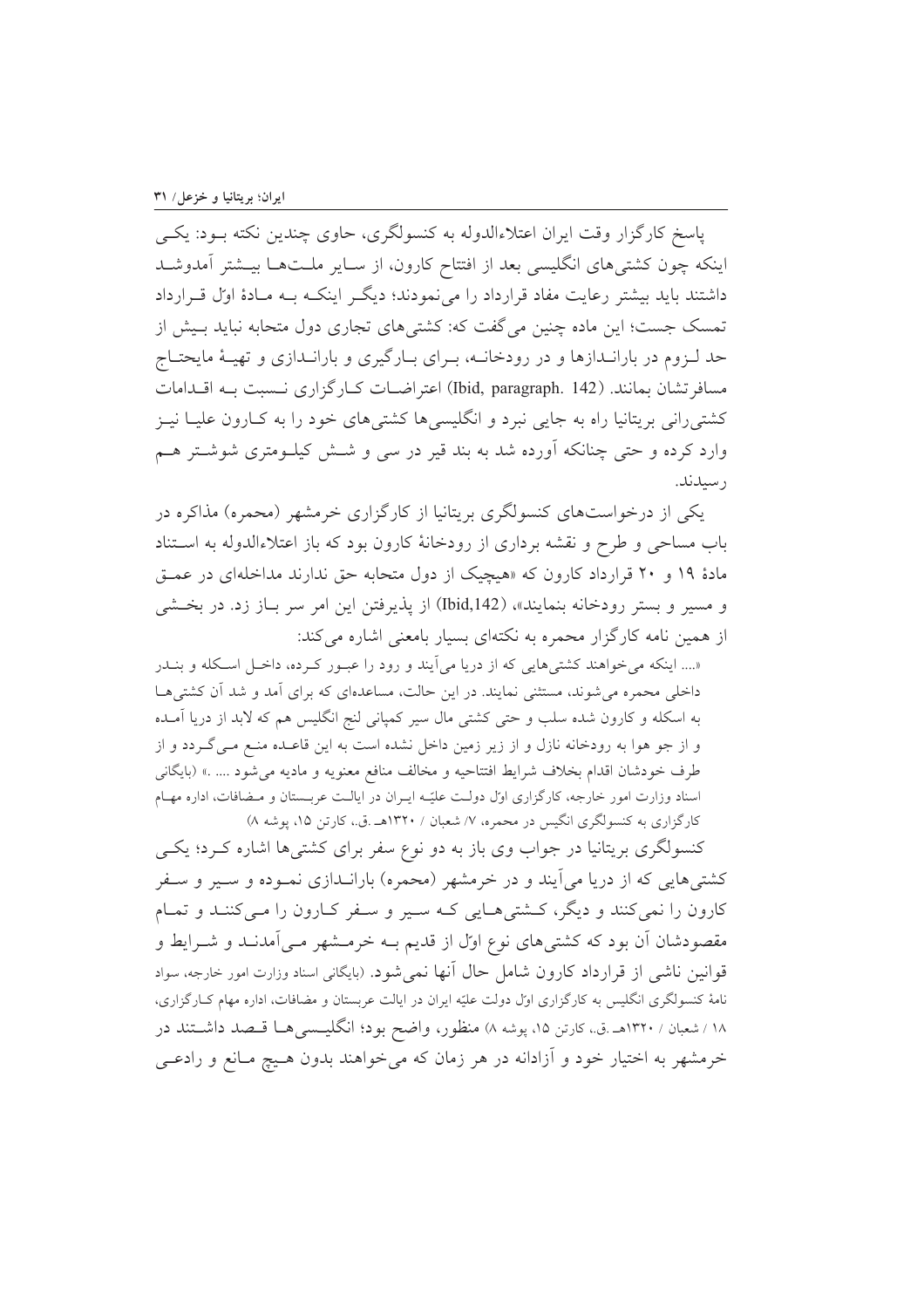کشتی جنگی و نیروی نظامی خود را وارد نمایند، چنانکه در ماجرای هـرات (۱۸۵۷ م.) چنین کردند و سه کشتی نظامی خود را بـه نامهـای comet ,planet, Assyria از خلـیج-فارس به خرمشهر و از آنجا تا اهواز پیش راندند و سربازان ایرانسی را متـواری نمودنــد. (Ibid,p.60) اما برخی از کارمندان ایران موشکافانه به قضیه می نگریستند و تحرکات بريتانيا را برنمي تابيدند. ترس امثال اعتلاءالدوله از اعمال خزعـل و اقــدامات بريتانيــا در منطقه، بی ربط نبود؛ بهتازگی این کشور طی قراردادهای مـشابه، شـیوخ خلـیجفـارس را یکی پس از دیگری تحتالحمایهٔ خود قرار داده بود. چنین ظنی در میان کارمندان دولت در جنوب ایجاد شده بود که مبادا بریتانیا خرمشهر و خزعل را نیز تحتالحمایه گرداند.

كارگزار خرمشهر (محمره) سـواد تمـام مـذاكرات و اسـتدلالات خـود را بـا نايـب كنــسولگرى بريتانيــا در ناحيــه، بــراي وزارت امــور خارجــه فرســتاد. از جــواب ايــن وزارتخانه و يا وزير خارجهٔ وقت به اين مذاكرات و مباحث مفتوحه اطلاعـي نـداريم. تنهـا نامـه ۸ ذيقعـده ١٣٢٠هـــ .ق. را در دسـت داريــم و در آن از روى گلايــههــاى اعتلاءالدوله مي فهميم كه وي را به وفاق و همراهي با خزعل فراخواندهاند. (بايگاني اسناد وزارت امور خارجه، از حسین اعتلاء الدوله به وزیر امور خارجه (نـصراله مـشیرالدوله)، ٨ /ذیقعـده / ١٣٢٠هـــ .ق.، كارتن ١۵، يوشه ٨)

کشف و استخراج نفت در مسجدسلیمان و ضـرورت ایجـاد پالایـشگاه در نزدیکـی کارون (در آبادان) و حفظ امنیت منطقهٔ نفتخیز، خزعـل را وارد مناسـبات دیگـری بــا بریتانیا نمود و طبعاً بر قدرت او افزود. در این راستا وی مبـادرت بــه فــروش زمــین در آبادان به شرکت نفت نمود و قراردادی را با مأموران شرکت نفت امضاء کرد که بر طبـق أن امنيت منطقهٔ نفتخيز و خط لولههاي نفتي قلمرو خـود را در قبـال دريافـت مبلغـي حفظ می کرد. (سدیدالسلطنه، ص ١٥٧)

سالها بعد عنوان نهاد كارگزارى تغيير يافت و با اين نام فعاليت خـود را ادامـه داد: «کارگزاری کلّ عربستان و شطالعرب و مدیریت سیر سـفاین در شـط کــارون». حــسین اعتلاءالدوله که مقام کارگزاری داشت، هنوز هم از اعمال و رویـهٔ خزعـل و مـداخلات بریتانیا در امور خرمشهر انتقاد کرد. دراین ایام وی از دولت ایران خواسته است تـا کـار خزعل را يكسره كند و يك ايراني با غيرت را حاكم سرحدّات بنمايد. (بايگاني اسناد وزارت امور خارجه، از کارگزاری کل عربستان و شط العـرب و مـدیریت سـیر سـفاین در شـط کـارون، بـه وزارت امورخارجه، ۲ رمضان ۱۳۲۸هـ .ق.، کارتن ۳۰، یوشه ۲)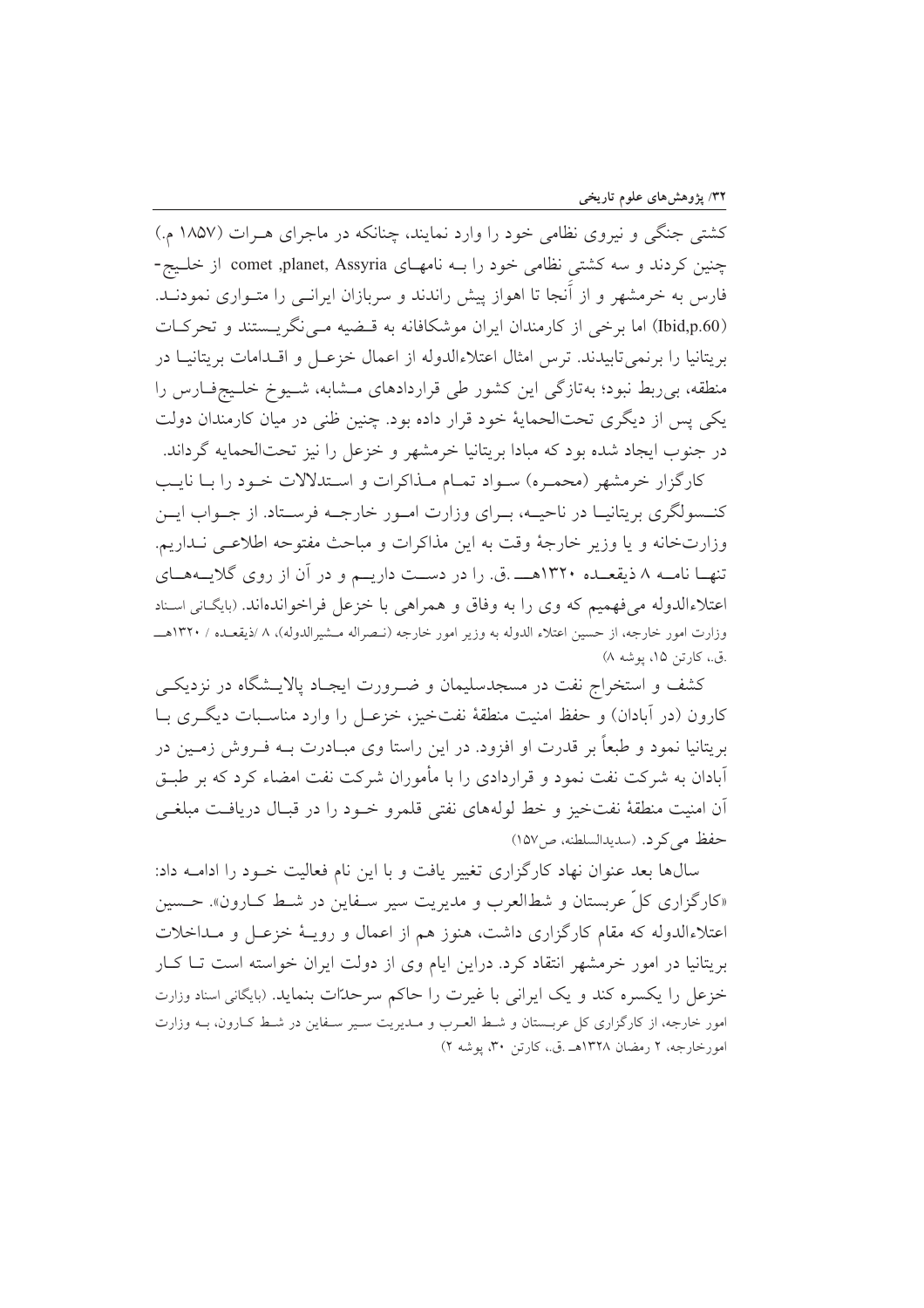مقارن این ایام، بریتانیا نشان ستارهٔ هند را به خزعل مـیدهــد.<sup>(۹)</sup> اعطــای ایــن نــشان، بحثهای فراوانی را در داخل و خارج ایران برانگیخت. بسیاری به این ابهام افتادند ک خزعل خود و خرمشهر را تحتالحمایهٔ بریتانیـا کـرده اسـت. مجلـس، دولـت را مـورد بازخواست قرار داد و اعتلاءالدوله باز به انتقادات سخت از خزعل پرداخت. دادن نـشان مهم ستارهٔ هند از جانب قدرتی بلامنازع در خلیجفارس، به یک شیخ محلبی، از اهمیت بسیاری برخوردار بود. نمایندگان مجلس از وزارت خارجه سؤال کردند که «اَیــا نــشان<sub>ی</sub> كه از طرف بريتانيا به خزعل داده شده، مطابق قواعد جاريه و بتصويب و اجــازهٔ دولــت علیّه بوده است یاخیر ؟...» (بایگانی اسناد وزارت امـور خارجـه، مجلـس شـورای ملـی بـه وزارت امـور خارجه، ١٣ ذيقعده ١٣٢٨ هـ .ق.، كارتن ٣٠، پوشه ۶) روزنامة رياض در بغداد در اين باره نوشت: «..شيخ محمره التجاء به دولت بريتانيا كرده و از طرف دولت بريتانيا نـشاني بـراى شـيخ محمره آمده و علم بريطاني در محمره افراخته ... » بنا به اعتراض كـارگزاري اوّل ايـران در بغداد، والی بغداد مدیر روزنامه را می خواهد و از او بازخواست می نماید، و سیس او را از درج اخبار غیر صحیح منع می کند. (بایگانی اسناد وزارت امور خارجـه، کـارپردازی اول دولـت عليّه ايران، به وزارت امور خارجه، ۵ ذيقعده ١٣٢٨هـ .ق.، كارتن ٣٠، پوشه ۶)

بعد از اعطای این نشان، عمّال خزعـل و كـسانش بيـشتر مـورد نقـد قـرار گرفتنـد؛ کارگزار خوزستان (عربستان) در یکی از نامههای خود عنوان کرد کـه یکـی از بــستگان خزعل به نام حاج عبدالحمید ملقب به ناصرالتجّار است که مثل دراویش، مدح خزعل و بریتانیا و قدح ایران را می کند. وی همیشه با پول آنها به مسافرت می رود؛ وی در سفری به مصر شیخ خزعل را امپراتور خلیجفارس و خودش را جنرال کنسول او معرفـی کـرده است. در ادامهٔ این نامه چنین آمده:

«... پوشیده نیست وقتی که شیخ محمره، یک نفرعرب است و به زور رشوه صاحب این قدر نفوذ و سردار ارفع ایران شده است سردار اعظم هندوستان و مثل راجههـای هنـد از انگلـیس صـاحب امتیاز دوازده تیر شلیک توپ گردد؛ چرا امر به او مشتبه نشود و پایهٔ خیالات عوامانه را به اینجاها نگذارد..» درادامه وی را نمک نشناس و دارای مقاصد خائنانـه معرفـی مـینمایـد. (بایگـانی اسـناد وزارت امور خارجه، کارگزاری کل عربستان و شط العرب و مدیریت سیرسفاین در شط کارون اداره مهـام کارگزاری، ۶ رجب ۱۳۲۹هـ .ق.، کارتن ۳۰، پوشه ۴)

با وجود اين قبيل كارها و پا گرفتن شايعات، ترس اعتلاءالدوله از تجزيهٔ خرمشهر و نيز دغدغهٔ ميرزا آقاخان اکرامالملک، کار گزار خرمشهر، سال۱هــا بعــد (۱۳۳۱ هـــ .ق.) از اینکه مبادا بریتانیا به وسیلهٔ خزعل بر دزفول و شوشتر نیز احاطه پابد، همگی بجا بودنــد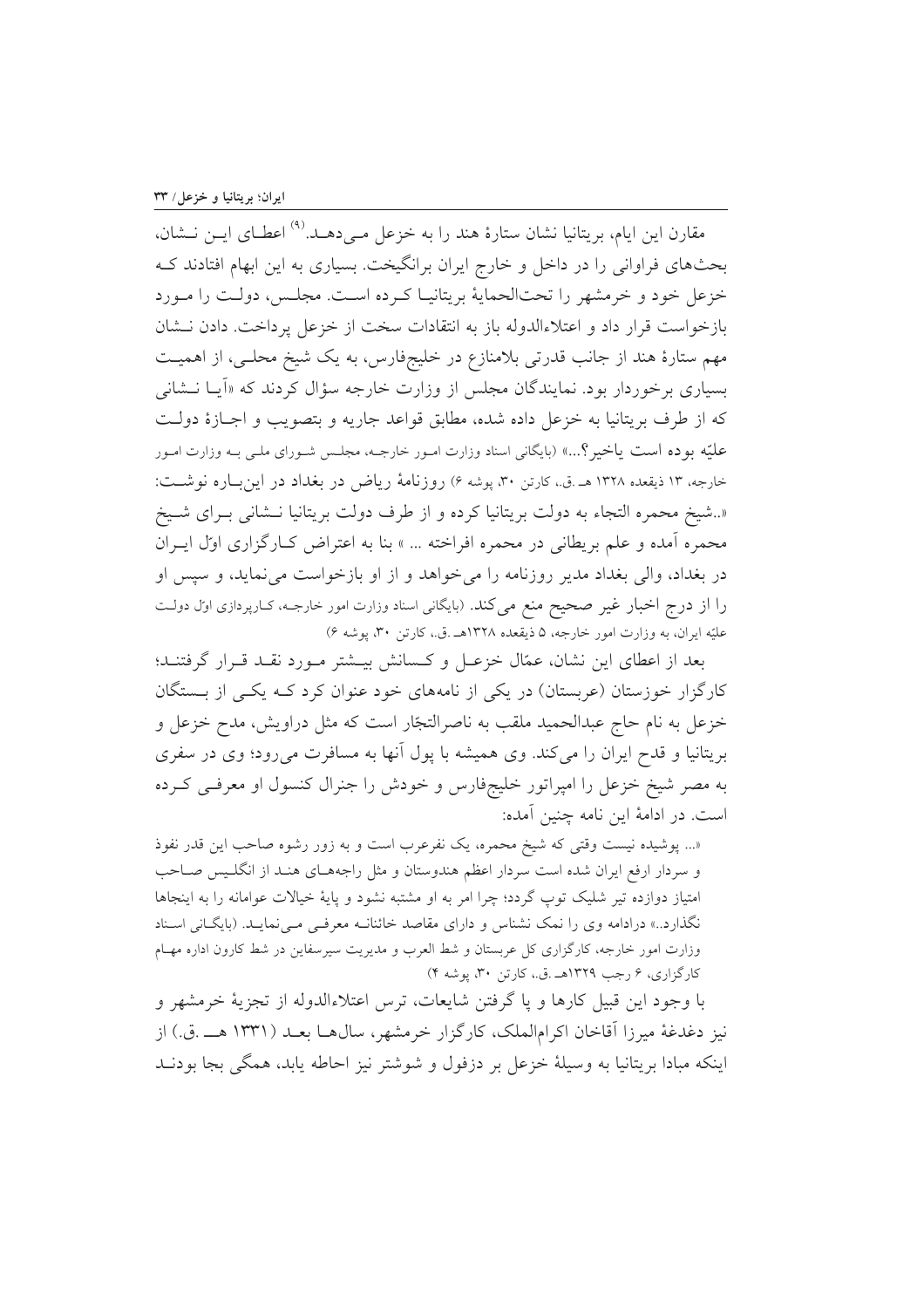و برای جلوگیری از وقوع چنین امری، مأموران کـارگزاری خرمـشهر توصـیههـایی بــه دولت می کردند تا علاوه بر نگهداشتن خزعل، دوایر دولتـی را نیــز در خطــهٔ خوزســتان قوى كنند و از نفوذ روزافزون بريتانيا جلوگيري نمايند؛ بخشهايي از نامهٔ اكرام الملك کارگزار عربستان به وزارت خارجه:

«... اقتدار و احتشام حکومت عربستان محض اعلان و استقلال و توانایی دولت در نظر اعـراب از ضروریات است؛ دولت را در نظر اعراب بکلی مضمحل شده جلوه دادهاند؛ بجـای آن انگلـیس را نشانیدهاند؛ رفع این مأیوسی اعراب از هر جهت لازم¤ر است. در عربستان دو مأموریت رسمی که عبارت از حکومت عربستان و کارگزاری است هـر دو را عمـداً از هـر جهـت دچـار تحقيـرات می نمایند، و از این رفتار فواید عمده میبرند. گمرک هم از این تحقیرات حتـیالمقـدور بـیبهـره نیست. در هر حال، رفع رمیدگی و مأیوسی سردار ارفع و تجلیل دوایر دولتی از الـزم ضــروریات فوریه است ... » (بایگانی اسناد وزارت امور خارجه، کارگزاری کل عربستان به وزارت امور خارجـه، ١۴ ربيع الاول ١٣٣١ هـ .ق. ، كارتن ٣٠، يوشه ۴)

نتيجه:

دهههای پایانی قرن ۱۳ شمسی، سـالهای پرتلاطمـی بـرای ایـران بـود. توسـعهٔ کنـد اقتصادی و اجتماعی در بخشهای صنایع جدیـد و مـصرفی، تـشکیل ادارات دولتـی و تعلیم و تربیت شکل گرفته بود. ترورشاه ۱۳۱۳ هـ .ق، انقـلاب مـشروطه۱۲۸۵هـــ .ش، قرارداد ۱۹۰۷م.، جنگ جهانی اوّل ۱۹۱۴ م.، پیمـان ۱۹۱۹ م. و کودتـای ۱۲۹۹ هـــ .ش، همه حاصل این سالهای پرآشوب و بدون ثبات بودند.

در جنوب ایران، بریتانیا با کشتی های تجاری و نظامی و ثروت فراوان، خود را مالک بدون رقیب خلیجفارس و سرزمینهای همجـوارش مـیدانــست. ایــن دولــت در طــول ساليان متمادي با عقد پيمانهاي گوناگون حكام كويت، قطر، بحرين و امـارات (دول متصالح) را دست نشانده کرده بود. خط کشتی رانبی برادران لینچ، سالها بود کـه دجلـه و فرات را درمی نوردید و نبض تجارت و سیاست منطقه در دست مـأموران بریتانیـا قــرار داشت. در چنین اوضاعی، ایران، فرمان آزادی کشتی رانی کارون را صـادر کـرد و توجـه بریتانیا به خرمشهر (محمره) با ورود اولین کشتبیهای شرکت لینچ شکل جدّی بــه خــود گرفت. پیمان نفت و در پی اَن کشف و استخراج اَن، اهمیت خرمشهر (محمره) را برای انتقال این ماده به خلیجفارس مضاعف گرداند. دل مشغولی و گرفتاری های داخلی ایـران که ناشی از بی ثباتی سیاسی و فقر اقتصادی و... بـود، مجـال توجـه پیگیـر بـه منطقـه را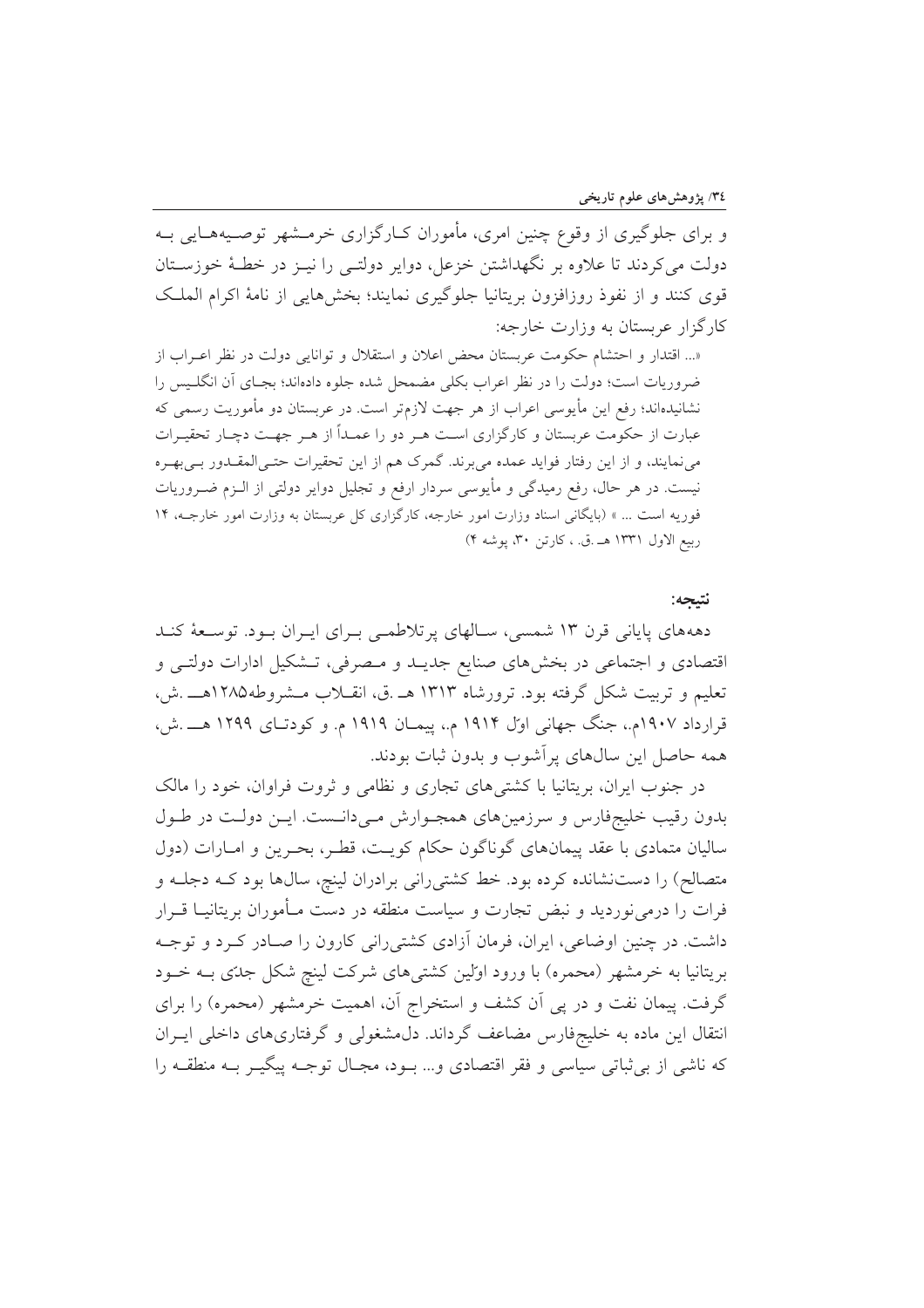نمي داد. مقارن اين ايام، شيخ خزعل حاكم خوزستان شد. دولت ايـران خزعـل را حــاكم قدرتمندی می دانست که برای حفظ امنیت منطقه به وجودش نیاز داشت. خزعـل خــود نیز به این امر واقف بود. وی که در منطقه حضور داشت و شـاهد تحـولات اقتـصادی ناشی از کشف نفت و نیز تحولات سیاسی آن و نقش مهم بریتانیا در این مناسبات بـود، از سویی با گرفتن امتیازات مهم از دولت ایران خـود را تـابع و مریـد دولـت بــه شــمار می آورد و از سوی دیگر با برقراری ارتباط با بریتانیا از حمایتهای مالی و سیاسی ایــن دولت بي نصيب نمي ماند. او حاكمي قدر تمند بود؛ توجهي بـه نهادهـاي جديـد مـدني و قانون مشروطه نداشت. نهادهای دولتی (کـارگزاری بنـادر و تـذکره و گمـرک) بیهـوده مي كوشيدند تا اعمال او را به دايرهٔ قانون درآورند، بهويژه كــه او شخــصاً وارد مناســبات سیاسی و اقتصادی با بریتانیا شده بود و مانند همتای کویتی و قطری خود می خواست از موهبت این حمایتها بهرمند شود. کارمندان ایران در منطقه از جـدا شــدن خرمــشهر از ایران در هراس بودند؛ آنان نیز اعمال و رویهٔ بریتانیا را بــا حکــام محلــی شــاهد بودنــد. مناسبات خزعل و بريتانيا آنان را به عكس العمل وا مبي داشت امـا دولـت ايـران نقـش میانجی را میان این کاربدستان و خزعل ایفا می کرد تا اَتش منازعه از آن میـان برنخیـزد، چرا که تنها منتفع این قبیل کشمکشها بریتانیا بود.

برای بریتانیا، خزعل مهرهای بیش نبود و این موضـوع را در جنگ جهـانی اوّل کـه خزعل خدمات ارزندهای به بریتانیا کرد و در هنگامه روی کارآمدن رضا شاه کـه بریتانیـا سهم خدمات خزعل را آنچنان پرداخت؛ ثابت کرد. در هر دو مقطع مهـم تــاريخ ايــران، جنگ جهانی و به قدرت رسیدن رضا شاه، دولت مرکزی ایران چندان کارآمـد نبـود کـه دیگر حتی برای نهادهایش و حاکم منطقه، میانجی باشد و یا نهادهـای خـود را تقویـت کند. عاقبت با تغییر خط مشی سیاسی بریتانیا در ایران تحت تأثیر پیروزی انقلاب اکتبــر ۱۹۱۷م. در روسیّه، شکست پیمان ۱۹۱۹م. و وقوع کودتای ۱۲۹۹ هـــ .ش، امیــدهــا بــه ورطهٔ ناپودی کشیده شدند.

یے نو شتھا:

۱ــ برای اگاهی از ارزش تجاری کارون برای بریتانیا بنگرید به:

 $-G$  Curzon (Sep 1890), The Karon River and the Commercial Geography of south  $-G$ West Persia, Proceeding of The Royal Geographical Society and Monthly Record of Geography, New Monthly Series, Vol. 12, No9, p.514.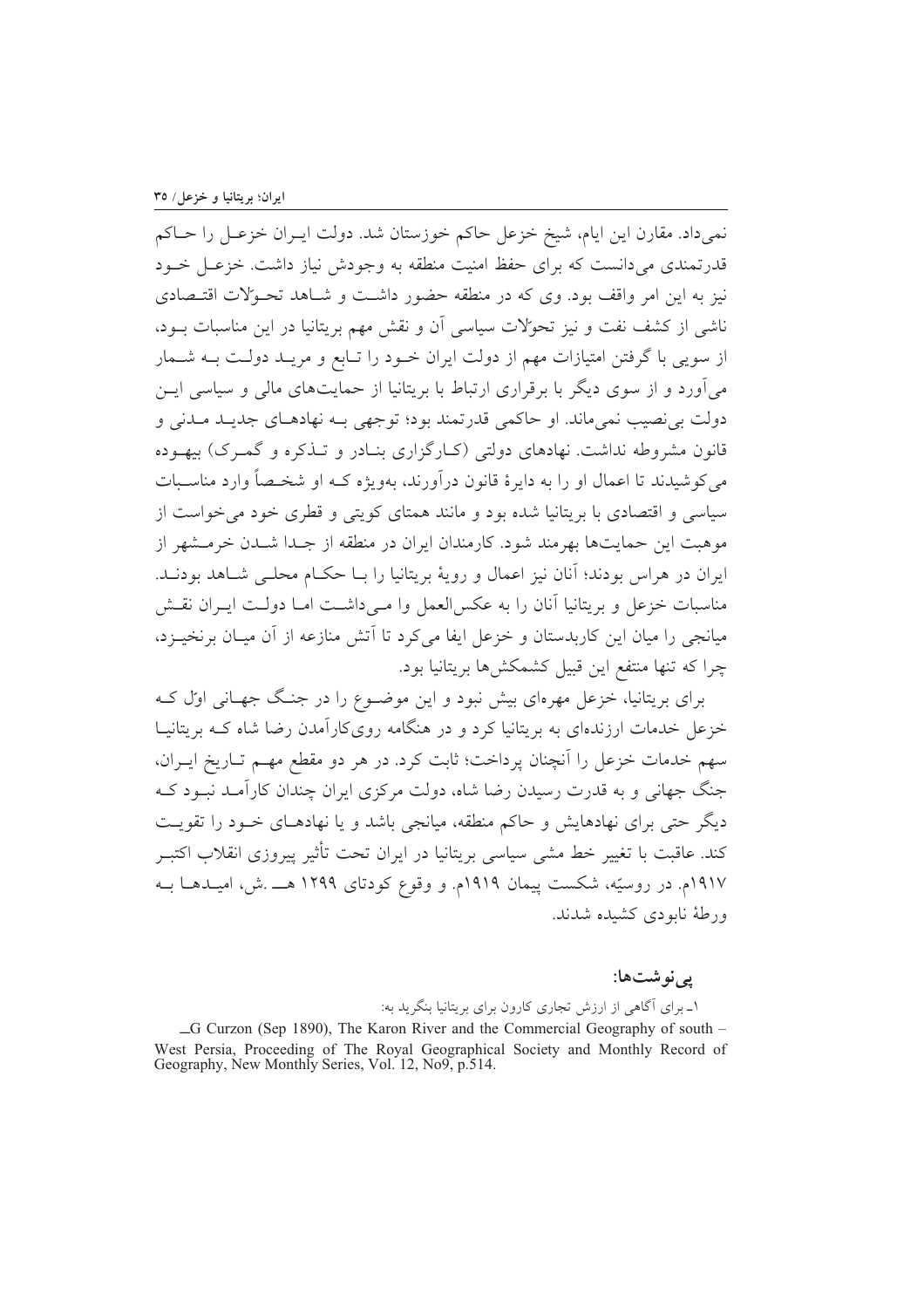۲\_ اسناد انگلیسی، گزارش به دنیا آوردن یک پسر برای خزعل را توسط شاهزاده جمیل السلطنه دادهاند: -Political Diaries of the Persian Gulf (1990), Archive Edition, Oxford, 21 January to 3 February 1906, p. 279.

3 The debt is said to be  $1\frac{1}{2}$  lakhs of rupees' op. cit & 6 to 26 July 1905, p.130. ۴ـ گرچه مأموران سیاسی انگلیس عادت داشتند تا درگزارش های خود عنوان کنند که این شیوخ هستند کـه در وهلهٔ نخست برای همکاری و حمایت شدن به آنان رو مـی آورنـد؛ مـک دونالـد نایـب کنـسول انگلـیس در خرمشهر نیز گزارش داد که خزعل می خواهد تحت حمایت انگلیس قرار گیرد. برای آگاهی بیشتر بنگرید به: -Ibid, P. 252.

۵ـ انگلیسی ها این سوءظن را در مورد دریابیگی در بوشهر داشتند که مبادا مقاومت خزعل او را نیز تـشویق به مقاومت و طلب کمک از کشوری دیگر کند:

-Briton Cooper Busch Britain and the Persian Gulf, 1894-1914, University Of Cslifornia Press, 1974, p.242

ع\_ و براي آگاهي از ميزان نفوذ و ثروت رئيس التجار بنگريد به: سديدالسلطنه، همان، صص ١۶٠-١۵٩. ۷ـ در تلگراف مشیرالدوله به خزعل می خوانیم: «… از قرار خبری که رسیده است میـرزا علـی اکبـر خـان کارگزار ناصری را گماشتگان شما به افتضاح از ناصری بیرون کردهاند و رفته است در شوشتر؛ تفصیل این واقعه چیست و اگر صحت داشته باشد، خوب نــشده و در انظـار بدنماسـت. البتــه مـرتکبین را تنبیــه نمـوده، ترضـیه کارگزار را بعمل اَورده، سریعاً اطلاع بدهید» بایگانی اسناد وزارت امـور خارجــه، تلگـراف وزارت خارجــه بــه معزالسطنه حكمران محمره، ٢۵ محرم ١٣٢٠هـ .ق. ، كارتن ١۵، يوشه ٨. ۸ـ برای آگاهی از مفاد مقررات آزادی کشتی رانی کارون بنگرید به:

J.A.Saldanha, op.cit.no 142, pp. 53-54.

۹\_ بایگانی اسناد وزارت امور خارجه، در ۱۱ شوال ۱۳۲۸ برای اخذ این نشان، خزعل در شـادگان مجلـسی ترتیب داد وکارگزار خرمشهر را هـم دعـوت کـرد: تلگـراف از محمـره بـه وزارت امـور خارجـه، ۱۰ شـوال ١٣٢٩هـ .ق.، کارتن ٣٠، بوشه ۴.

كتاىشناسى: ۱ـ بایگانی اسناد وزارت امور خارجه، *اسناد قدیمه*، کارتن های ۷،۱۵ و ۳۰. ۲\_ کبابی، محمدعلی سدیدالسلطنه، *تاریخ سرزمینهای شمالی پیرامون خلیج فارس و دریـای عمـان* در ص*د سال پیش)* به کوشش احمد اقتداری، جهان معاصر، تهران، ۱۳۷۱. ٣ـ مافي، حسينقلي خان نظام السلطنه، *خاطرات و اسناد*، به كوشش منصوره نظام مافي، نشر تـاريخ ابران، تهران، ۱۳۶۱.

4 \_Briton Cooper Busch (1967), *Britain and The Persian Gulf.* 1894 -1914, University of California Press.

5 G Curzon (Sep 1890), The Karon River and the Commercial Geography of south -West Persia, Proceeding of The Royal Geographical Society and Monthly Record of Geography, New Monthly Series, vol.12, No.9, pp.509-532.

6 J.A.Saldanha (1986), Precis of The Persian Coast and Islands, Archive Edition.

7 Lavat, Fraser, *India under Curzon and After*, Sagar Publication 72, New Delhi.